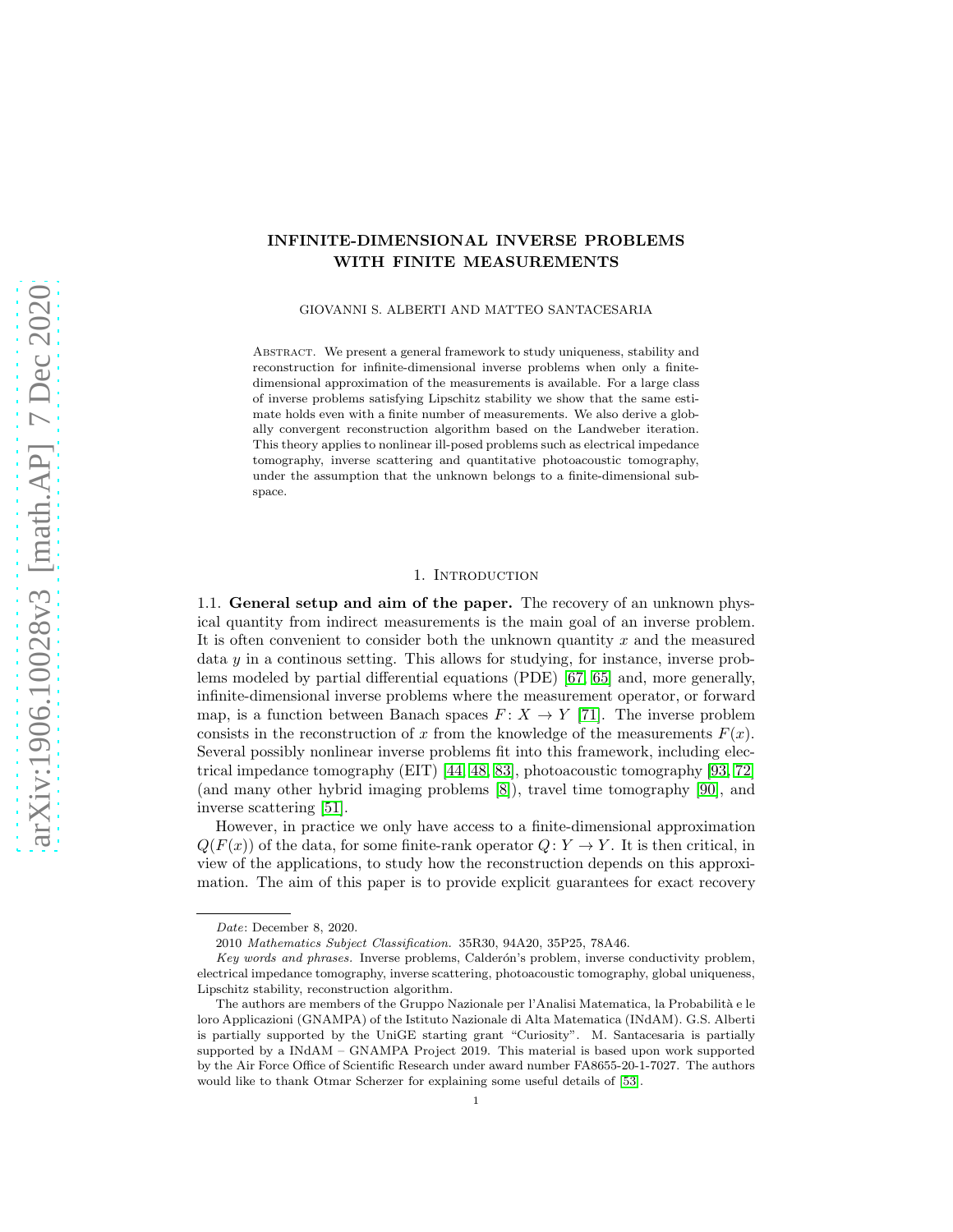for general inverse problems with finite measurements. As we show in this work, this issue is strictly related with that of stability, which we now discuss.

1.2. Stability of inverse problems and previous work. The main motivation of this work comes from some nonlinear inverse problems for PDE, such as Calderón's problem for EIT, where the unknown is a conductivity distribution that has to be recovered from boundary voltage and current patterns. This is a severely ill-posed problem, where a small error in the data propagates exponentially to the reconstruction [\[80\]](#page-24-3). In other words, the continuous dependence of the conductivity on the boundary data, also known as stability estimate, is of logarithmic type [\[12\]](#page-20-1), and this explains the typical low spatial resolution in the reconstruction.

In the case of general nonlinear inverse problems, such as EIT or inverse scattering, it turns out that a possible way to obtain a stronger stability of Lipschitz type is to assume that the unknown belongs to a known finite-dimensional subspace W of the original space  $X$ . This has been shown for a number of inverse problems for elliptic PDE [\[13,](#page-20-2) [18,](#page-21-0) [23,](#page-21-1) [37,](#page-22-4) [34,](#page-21-2) [33,](#page-21-3) [42,](#page-22-5) [38,](#page-22-6) [36,](#page-22-7) [31,](#page-21-4) [57,](#page-23-4) [30,](#page-21-5) [32,](#page-21-6) [15,](#page-21-7) [14,](#page-20-3) [64,](#page-23-5) [16,](#page-21-8) [35\]](#page-22-8). The main drawback of these results is that, even though the unknown is a finitedimensional object, infinitely many measurements are still needed. For instance, in the case of EIT, an infinite number of boundary current and voltage data are required to recover a conductivity in a known finite-dimensional space.

A uniqueness result from a finite number of boundary measurements – as well as a Lipschitz stability estimate and a reconstruction scheme – was recently obtained by the authors for the Gel'fand-Calderon problem for the Schrödinger equation and for EIT under rather general finite-dimensionality assumptions on the unknown [\[9\]](#page-20-4). Afterwards, Lipschitz stability from a finite number of measurements was derived by Harrach for the complete electrode model in EIT [\[62\]](#page-23-6) (based on the local problem studied in  $[75]$ , as well as by Rüland-Sincich for the fractional Calderón problem [\[87\]](#page-24-5). The linearized EIT problem was previously addressed in [\[11\]](#page-20-5) using compressed sensing. Many related works, mainly for the inverse scattering problem, consider a periodic, polygonal or polyhedral structure in the unknown [\[56,](#page-23-7) [49,](#page-22-9) [17,](#page-21-9) [28,](#page-21-10) [66,](#page-23-8) [39,](#page-22-10) [40,](#page-22-11) [77\]](#page-24-6).

Though the above results constitute a clear improvement showing that a finite number of measurements is enough, they still leave many unanswered questions. In our previous result [\[9\]](#page-20-4), the (finite number of) boundary measurements depend on the unknown conductivity, which is clearly impractical. This assumption was then removed in [\[62\]](#page-23-6), though the result is not constructive (the number of measurements is not explicitly given), and the approach is restricted to finite-dimensional subspaces  $W$  of piecewise analytic conductivities. The other results either work under very restrictive assumptions on the unknown, or they do not provide criteria to choose the measurements depending on the a priori assumptions.

1.3. Main contributions of this paper. In this work, we present a general framework to solve infinite-dimensional inverse problems when only a finite number of measurements is available.[1](#page-1-0)

In Section [2](#page-2-0) we prove a Lipschitz stability estimate for inverse problems with finite measurements. We also give an explicit criterion to choose the type and number of measurements depending on the a priori assumptions on the unknown,

<span id="page-1-0"></span><sup>&</sup>lt;sup>1</sup>After the first version of this preprint was published, several works on this topic have appeared [\[63,](#page-23-9) [10,](#page-20-6) [7\]](#page-20-7).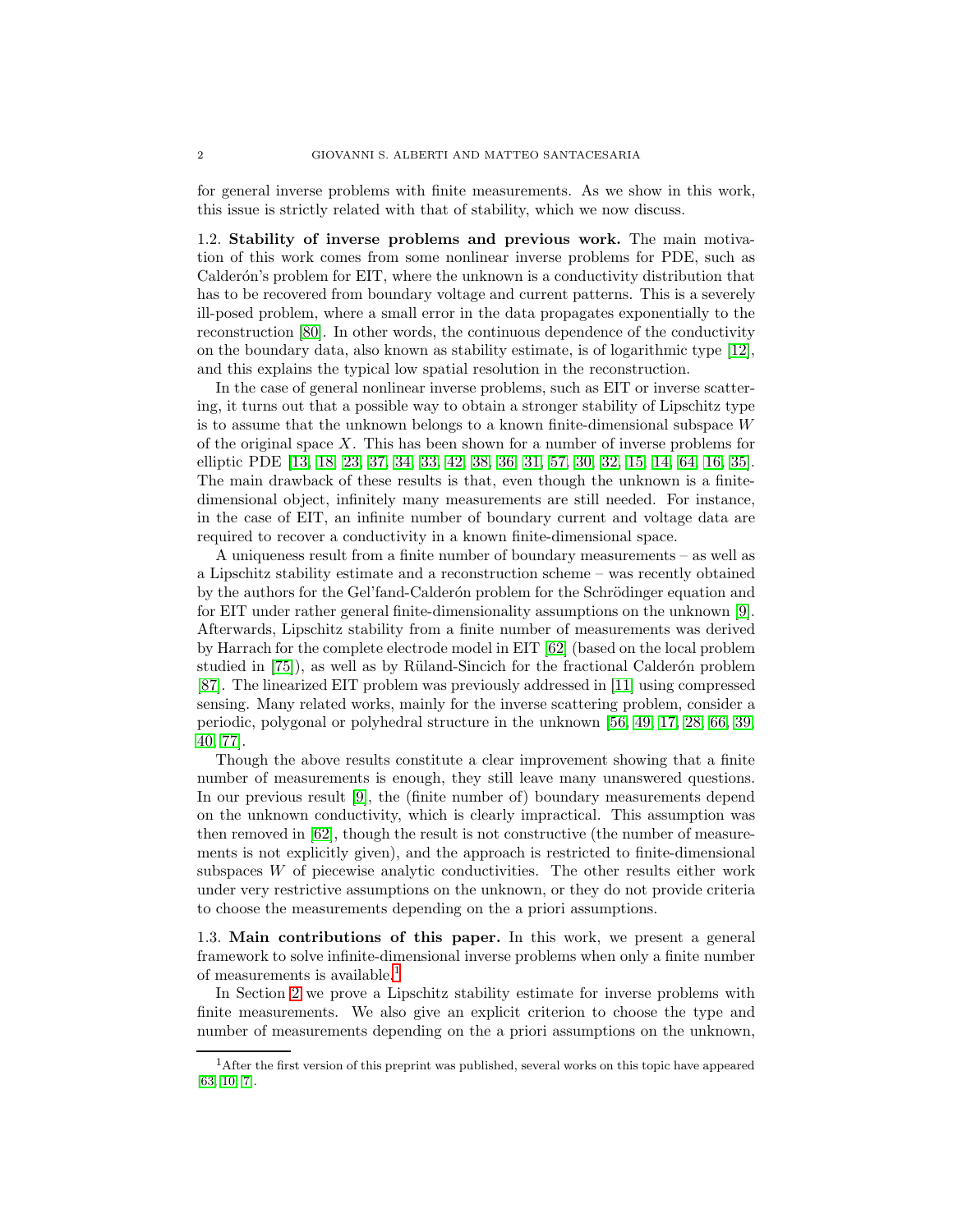namely on the space  $W$ . The result is obtained with functional analytic techniques and it takes inspiration from the general Lipschitz stability results of [\[23,](#page-21-1) [42\]](#page-22-5) as well as from the already mentioned works on EIT [\[9,](#page-20-4) [62\]](#page-23-6).

In Section [3](#page-9-0) we derive a globally convergent reconstruction algorithm for the inverse problem by combining the Lipschitz stability obtained in the previous section with the results of [\[53\]](#page-22-3) (summarized in Appendix [A\)](#page-25-0), which guarantee local convergence for the associated Landweber iteration. We show how a good initial guess can be recovered by constructing a lattice in the (finite-dimensional) unknown space.

In Section [4,](#page-10-0) we apply the abstract results to three inverse problems, EIT, inverse scattering and quantitative photoacoustic tomography. For EIT, we show a Lipschitz stability estimate from a finite number of measurements independent of the unknown, under the assumption that a Lipschitz stability estimate holds in the case of full measurements. Thus, this covers a large class of finite-dimensional spaces of conductivities. Moreover, an explicit criterion is given in order to choose the number of measurements. In particular, we consider the special case of conductivities on the unit disk: assuming that a Lipschitz stability estimate for the full Neumann-to-Dirichlet map holds with a constant  $C$ , we show that Lipschitz stability also holds with only a finite number of trigonometric current patterns proportional to  $C^2$ .

Finally, in Section [5](#page-19-0) we provide some concluding remarks and discuss future research directions.

1.4. Connections with machine learning. In recent years, machine learning has arisen as a data-driven alternative to classical inversion methods, and has shown tremendous improvements in dealing with the ill-posedness of several inverse problems [\[21,](#page-21-11) [78,](#page-24-7) [81,](#page-24-8) [85\]](#page-24-9). The results presented in this paper may be used in connection with machine learning techniques in several ways.

- Our main stability result holds under the assumption that the unknown belongs (or is close) to a known finite-dimensional subspace W of a Banach space. In case this subspace is not known, it could be estimated by using, for instance, dictionary learning techniques [\[79\]](#page-24-10).
- The main stability estimate of this work shows the Lipschitz continuity of an inverse mapping. This property allows the inverse to be approximated with neural networks [\[94\]](#page-24-11), even when  $W$  is not known. The explicit discretisation that we use in the stability result would help in designing the architecture of such a network.
- The iterative reconstruction algorithm presented in Section [3](#page-9-0) can be unrolled and seen as a neural network as in [\[5,](#page-20-8) [6\]](#page-20-9). Also in this context the subspace W can be learned, namely the projection operator  $P_W$  can be replaced by weights of a deep network.

## 2. Lipschitz stability estimate

<span id="page-2-0"></span>2.1. Abstract inverse problem. Let  $X$  and  $Y$  be Banach spaces with norms  $\|\cdot\|_X$  and  $\|\cdot\|_Y$ . We denote the space of continuous linear operators from X to Y by  $\mathcal{L}_c(X, Y)$ . Let  $A \subseteq X$  be an open set and  $F: A \to Y$  be a map of class  $C<sup>1</sup>$ . In other words, F is Fréchet differentiable at every  $x \in A$ , namely there exists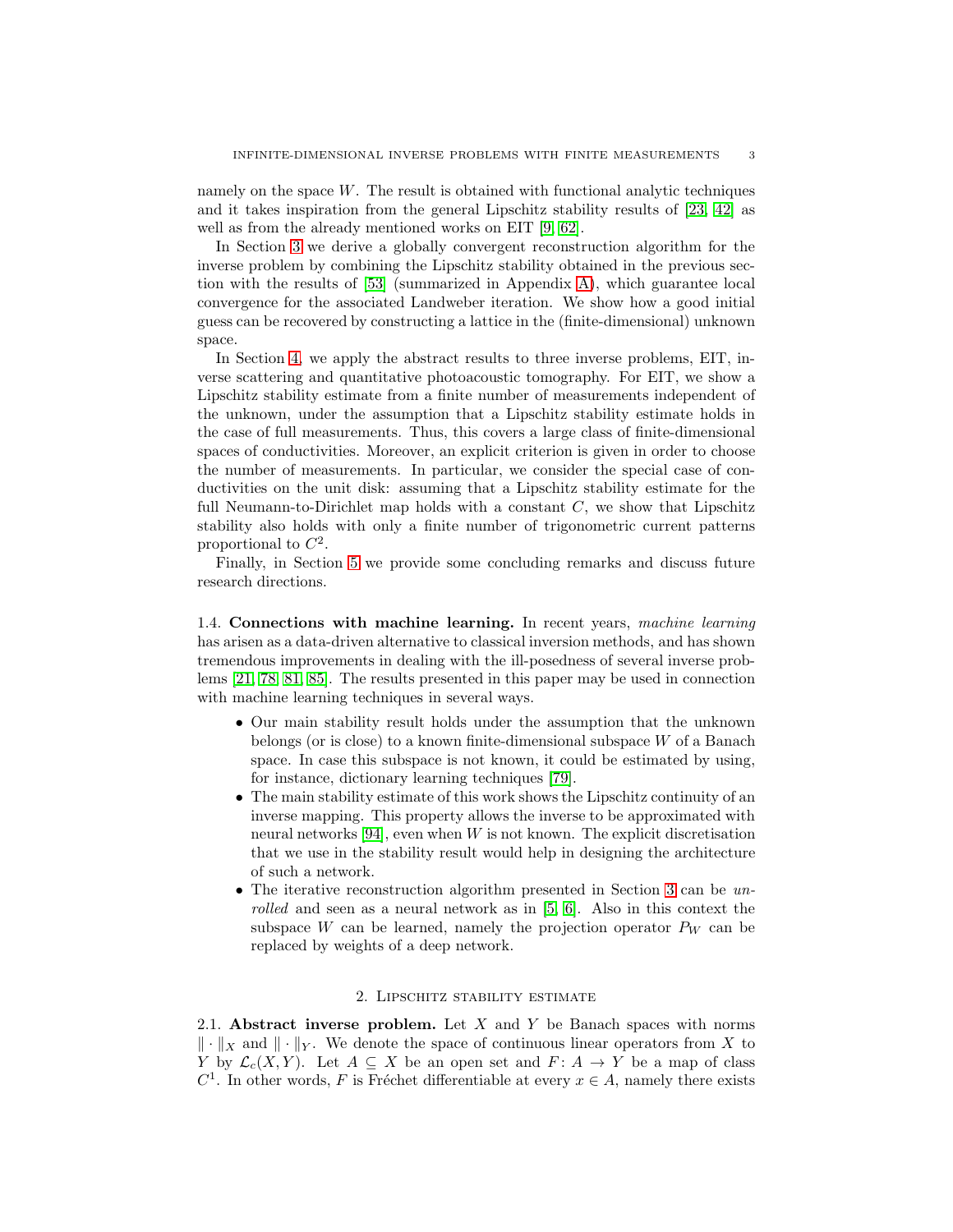$F'(x) \in \mathcal{L}_c(X, Y)$  such that

$$
\lim_{h \to 0} \frac{\|F(x+h) - F(x) - F'(x)h\|_Y}{\|h\|_X} = 0,
$$

and  $F'$  is continuous. We shall refer to  $F$  as the forward map.

The focus of this work is the following inverse problem: given  $F(x)$ , recover x. Very often, even if the map F is injective, its inverse  $F^{-1}$  is not continuous, and so the inverse problem is ill-posed.

2.2. Lipschitz stability with infinite-dimensional measurements. We are interested in a Lipschitz stability estimate for this general inverse problem. One way to obtain it, without imposing strong assumptions on the map  $F$ , is to assume that the unknown  $x$  belongs to a finite-dimensional subset  $W$  of  $X$ . We recall here a general result obtained in [\[23,](#page-21-1) Proposition 5] and [\[42,](#page-22-5) Theorem 1] in a similar setting.

<span id="page-3-5"></span>**Theorem 1.** Let X and Y be Banach spaces. Let  $A \subseteq X$  be an open subset,  $W \subseteq X$ be a finite-dimensional subspace and  $K \subseteq W \cap A$  be a compact and convex subset. Let  $F \in C^1(A, Y)$  be such that  $F|_{W \cap A}$  and  $F'(x)|_W$ ,  $x \in W \cap A$ , are injective.

<span id="page-3-0"></span>Then there exists a constant  $C > 0$  such that

$$
(1) \t\t\t ||x_1 - x_2||_X \le C||F(x_1) - F(x_2)||_Y, \t x_1, x_2 \in K.
$$

The constant  $C$  can be explicitly estimated in terms of the lower bound of the Fréchet derivative and the moduli of continuity of  $(F|_K)^{-1}$  and  $F'$ , as done in [\[23\]](#page-21-1), or with ad-hoc techniques depending on the specific problem as in [\[86\]](#page-24-12). In general, for ill-posed problems,  $C \to +\infty$  as dim  $W \to +\infty$  (which is consistent with the results of [\[88\]](#page-24-13)), and so this approach works well for low-dimensional spaces W only.

Estimate [\(1\)](#page-3-0) shows that even a severely ill-posed problem becomes stable under the above finite dimensionality assumptions. Nevertheless, this is still unsatisfactory because we are recovering a finite-dimensional quantity  $x$  from infinitedimensional (and so, infinitely many scalar) measurements  $F(x)$ .

2.3. Lipschitz stability with finitely many measurements. Instead of measuring the infinite-dimensional data  $F(x)$ , we now suppose to have the measurements

 $Q_N F(x)$ 

for  $N \in \mathbb{N}$  large enough (depending explicitly on K and C, as we will see), where  $Q_N: Y \to Y$  are (finite-rank) bounded operators approximating the identity  $I_Y$  as  $N \to +\infty$ . The precise characterization of the convergence  $Q_N \to I_Y$  is as follows.

<span id="page-3-1"></span>**Hypothesis 1.** Let W be a subspace of X and  $K \subseteq W \cap A$ . For  $N \in \mathbb{N}$ , let  $Q_N: Y \to Y$  be bounded linear maps. We assume that there exists a subspace Y of Y such that

<span id="page-3-2"></span>(a) for every  $\xi \in K$ 

$$
\operatorname{ran}(F'(\xi)|_W) \subseteq \tilde{Y}
$$

(if F is linear, this is equivalent to requiring ran  $F|_W \subseteq Y$ );

- <span id="page-3-4"></span><span id="page-3-3"></span>(b)  $||Q_N||_{Y\to Y} \leq D$  for every  $N \in \mathbb{N}$ , for some  $D \geq 1$ ;
- (c) and, as  $N \to +\infty$ ,

$$
Q_N|_{\tilde{Y}} \to I_{\tilde{Y}}
$$

with respect to the strong operator topology.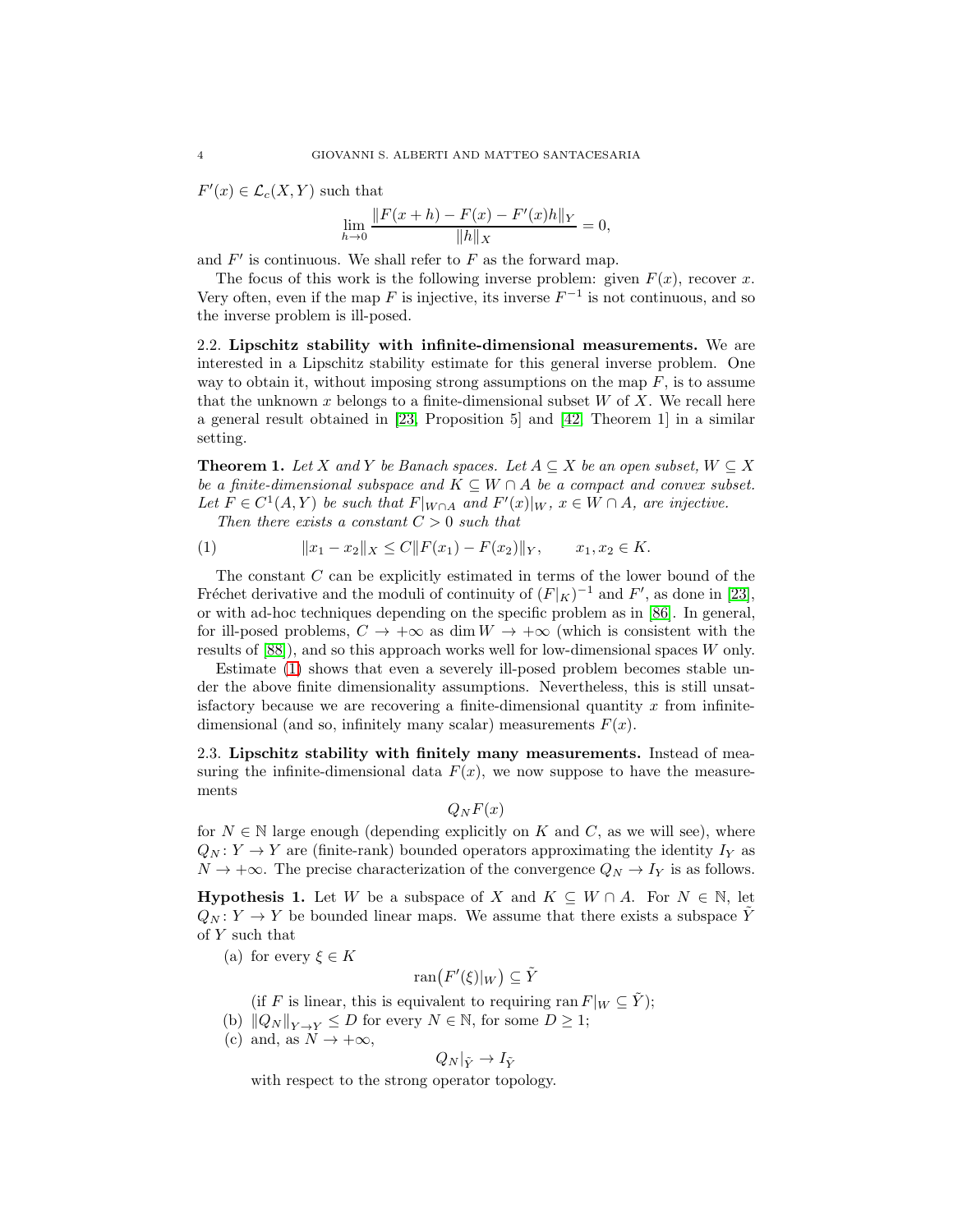Remark. Several works study inverse problems with finitely-many measurements in the Bayesian approach to discretisation errors [\[68,](#page-23-10) [74,](#page-23-11) [52,](#page-22-12) [70\]](#page-23-12), but they only consider asymptotic estimates (as N goes to infinity) and are mostly for linear problems.

The framework considered here is similar to that of multilevel regularization methods, where discretization in the image space is used as a regularizer [\[69\]](#page-23-13). More precisely, it is possible to interpret this hypothesis as a smoothing property (cfr. the regularization theory by discretization [\[69,](#page-23-13) Sections 4.3 and 5.1]).

Let us now list some important examples of operators  $Q_N$ . These are applied to realistic scenarios in Section [4.](#page-10-0)

Any family of bounded operators  $Q_N$  such that  $Q_N \rightarrow I_Y$  strongly may be considered (in particular, we do not require convergence with respect to the operator norm). In the next example, we discuss how this situation can arise in practice.

<span id="page-4-0"></span>Example 1 (Projections onto finite-dimensional subspaces). Let the data space Y be an infinite-dimensional separable Hilbert space and  $\{e_j\}_{j\in\mathbb{N}}$  be an orthonormal basis (ONB) of Y. Then  $Q_N: Y \to Y$  can be taken as the projection onto the space generated by the first N elements of the basis, i.e.  $Q_N y = \sum_{j=1}^N \langle y, e_j \rangle e_j$ .

More generally, assume that  $Y$  has the following multi-resolution structure. Let  ${G_N}_{N\in\mathbb{N}}$  be a family of subspaces of Y satisfying:

- (1) each  $G_N \subseteq Y$  is a finite-dimensional subspace;
- (2)  $G_N \subseteq G_{N+1}$  for every  $N \in \mathbb{N}$ ;
- (3) and the spaces are exhaustive, i.e.  $\bigcup_{N\in\mathbb{N}} G_N = Y$ .

Let  $P_N: Y \to Y$  be the orthogonal projection onto  $G_N$ . We have that  $P_N^* = P_N$ and if  $G_N = \text{span}\{g_1, \ldots, g_{d_N}\}\$ , where  $d_N = \dim G_N$ , the measurements

$$
\langle F(x), g_k \rangle, \quad k = 1, \dots, d_N,
$$

determine the Galerkin projection  $P_N F(x)$ . Thus this represents a model for a finite number of measurements from the full data  $F(x)$ . In this case we can choose  $Q_N = P_N$ .

For example, the projections  $Q_N$  may represent a low-pass filter in frequency (modelling sensors up to a certain bandwidth) or in wavelet scale.

Next, we consider a particular case of multi-resolution structure in reproducing kernel Hilbert spaces, in order to view the projected measurements  $Q_N F(x)$  as a finite pointwise sampling of the full measurements  $F(x)$ .

<span id="page-4-1"></span>Example 2 (Finite sampling in reproducing kernel Hilbert spaces). Let Y be a reproducing kernel Hilbert space (RKHS) of continuous functions on a separable topological space  $\mathcal{A}$  [\[20\]](#page-21-12) (for instance, Y can be a sufficiently smooth Sobolev space, possibly on a manifold [\[55\]](#page-23-14), which is a common setup in inverse problems). Roughly speaking, this means that the evaluation functionals  $f \mapsto f(a)$  are continuous for every  $a \in \mathcal{A}$ , so that by the Riesz representation theorem we can write the reproducing property

$$
f(a) = \langle f, k_a \rangle_Y, \qquad f \in Y, a \in \mathcal{A},
$$

for a suitable  $k_a \in Y$ . The kernel of the RKHS is then

$$
k: \mathcal{A} \times \mathcal{A} \to \mathbb{C}, \qquad k(a, b) = \langle k_b, k_a \rangle_Y.
$$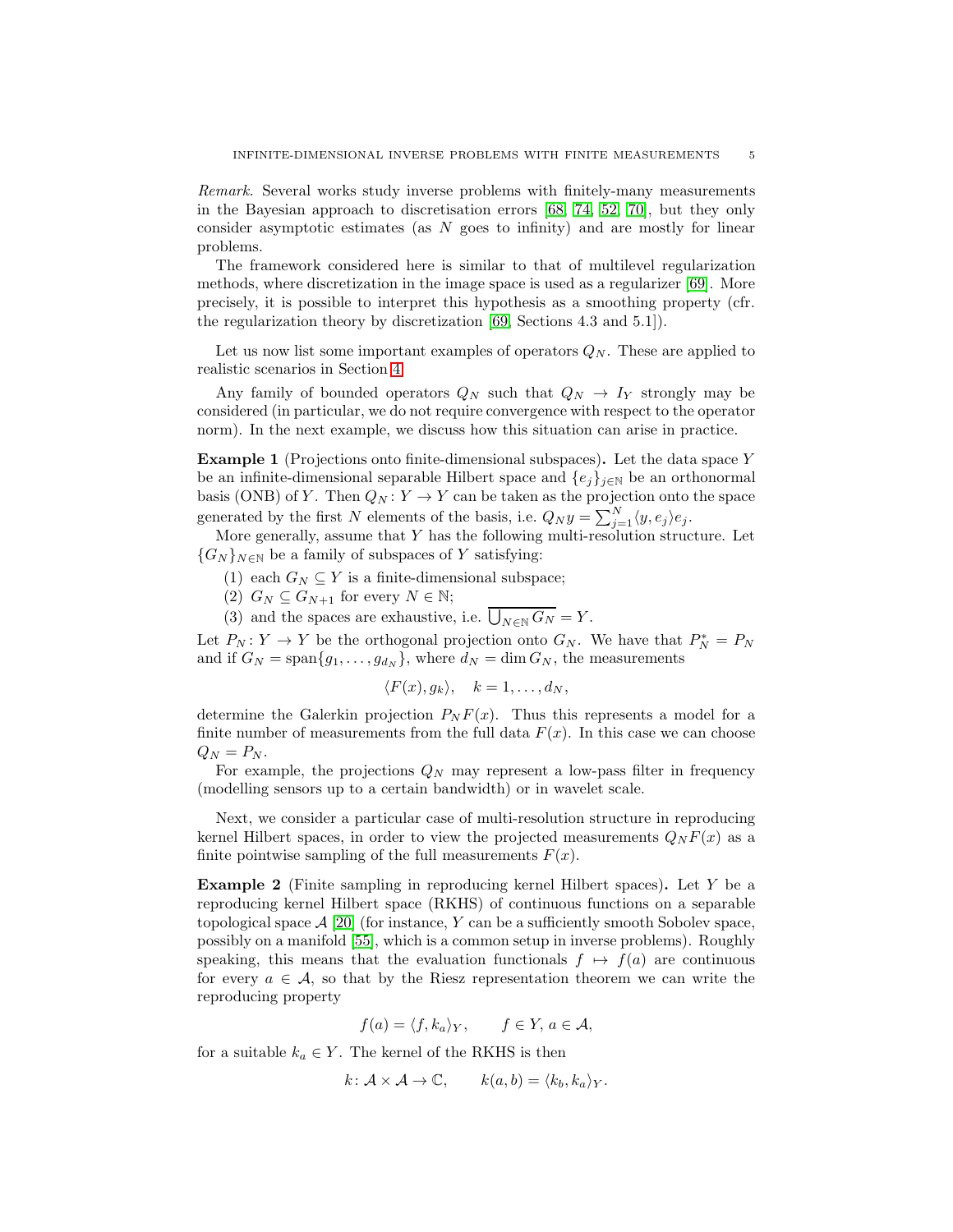Let  $\{a_j : j \in \mathbb{N}\}\$ be a dense set of A (assume that  $a_j \neq a_k$  if  $j \neq k$ ): its existence follows from the separability of  $A$ . Set

$$
G_N = \text{span}\{k_{a_j} : j = 1, \dots, N\}, \qquad N \in \mathbb{N}.
$$

Let us now verify that the conditions of Example [1](#page-4-0) are satisfied. By construction,  $G_N$  is a finite-dimensional subspace of Y and  $G_N \subseteq G_{N+1}$  for every  $N \in \mathbb{N}$ . It remains to show that  $\bigcup_{N\in\mathbb{N}} G_N = Y$ . Take  $f \in Y$  such that  $\langle f, g \rangle_Y = 0$  for every  $g \in \bigcup_{N \in \mathbb{N}} G_N$ . Then

$$
f(a_j) = \langle f, k_{a_j} \rangle = 0, \quad j \in \mathbb{N},
$$

and so  $f = 0$  because it is continuous and  $\{a_j : j \in \mathbb{N}\}\$ is dense in A. The claim is proved.

As in Example [1,](#page-4-0) we can let  $Q_N: Y \to Y$  be the projection onto  $G_N$ . Since

<span id="page-5-3"></span>
$$
\langle Q_N f, k_{a_j} \rangle = \langle f, k_{a_j} \rangle = f(a_j), \qquad j = 1, \dots, N,
$$

the pointwise values  $f(a_j)$  for  $j = 1, ..., N$  allows us to recover  $Q_N f$ . Furthermore, since  $G_N$  is finite-dimensional, there exists  $C_N > 0$  such that

(2) 
$$
||Q_N f||_Y \le C_N ||(f(a_1),...,f(a_N))||_2, \quad f \in Y.
$$

In other words, the reconstruction of  $Q_N f$  from the sampled values of f is stable.

Let us now consider a third example that is adapted to inverse boundary value problems, in which the measurements themselves are operators. In this case, the maps  $Q_N$  do not converge strongly to the identity on the whole Y.

<span id="page-5-1"></span>**Example 3** (Projections with operator-valued measurements). Let  $Y = \mathcal{L}_c(Y^1, Y^2)$ be the space of bounded linear operators from  $Y^1$  to  $Y^2$ , where  $Y^1$  and  $Y^2$  are Banach spaces. Let  $P_N^k: Y^k \to Y^k$  be bounded maps such that  $P_N^2 \to I_{Y^k}$  and  $(P_N^1)^* \to I_{Y^k}$  strongly as  $N \to +\infty$  (for instance, when  $Y^k$  is a Hilbert space,  $P_N^k$ may be chosen as the projection onto the  $N$ -th subspace of an exhaustive chain, as in Example [1\)](#page-4-0).

Let us now take  $\tilde{Y} = \{T \in Y : T \text{ is compact}\}\$ and assume that

(3) 
$$
F'(\xi)\tau: Y^1 \to Y^2 \text{ is compact for every } \xi \in K, \tau \in W,
$$

which is satisfied in many cases of interest. It is worth observing that this condition is implied by

<span id="page-5-0"></span>
$$
F(x_1) - F(x_2)
$$
 is compact for every  $x_1, x_2 \in A$ ,

since  $F'(\xi)\tau = \lim_{h\to 0} \frac{F(\xi+h\tau)-F(\xi)}{h}$  $\frac{f(-F)(\zeta)}{h}$  is the operator-norm limit of compact operators, and so it is compact.

Let  $Q_N: Y \to Y$  be the maps defined by

$$
Q_N(y) = P_N^2 y P_N^1, \qquad y \in Y.
$$

Even if  $Q_N \nightharpoonup I_Y$  strongly, let us show that Hypothesis [1](#page-3-1) is satisfied. Condition [\(a\)](#page-3-2) follows immediately from [\(3\)](#page-5-0). By the uniform boundedness principle the operators  $P_N^k$  are uniformly bounded, and so [\(b\)](#page-3-3) is satisfied with  $D =$  $\sup_N \|P_N^1\|_{Y^1\to Y^1}\|P_N^2\|_{Y^2\to Y^2}$ . It remains to verify [\(c\).](#page-3-4) For  $T\in \tilde{Y}$  we have

<span id="page-5-2"></span>
$$
||T - Q_N T||_Y = ||T - P_N^2 T + P_N^2 T - P_N^2 T P_N^1||_Y
$$
  
(4)  

$$
\leq ||(I_{Y^2} - P_N^2)T||_Y + ||P_N^2 T (I_{Y^1} - P_N^1)||_Y
$$
  

$$
\leq ||(I_{Y^2} - P_N^2)T||_Y + ||P_N^2||_{Y^2 \to Y^2} ||T (I_{Y^1} - P_N^1)||_Y.
$$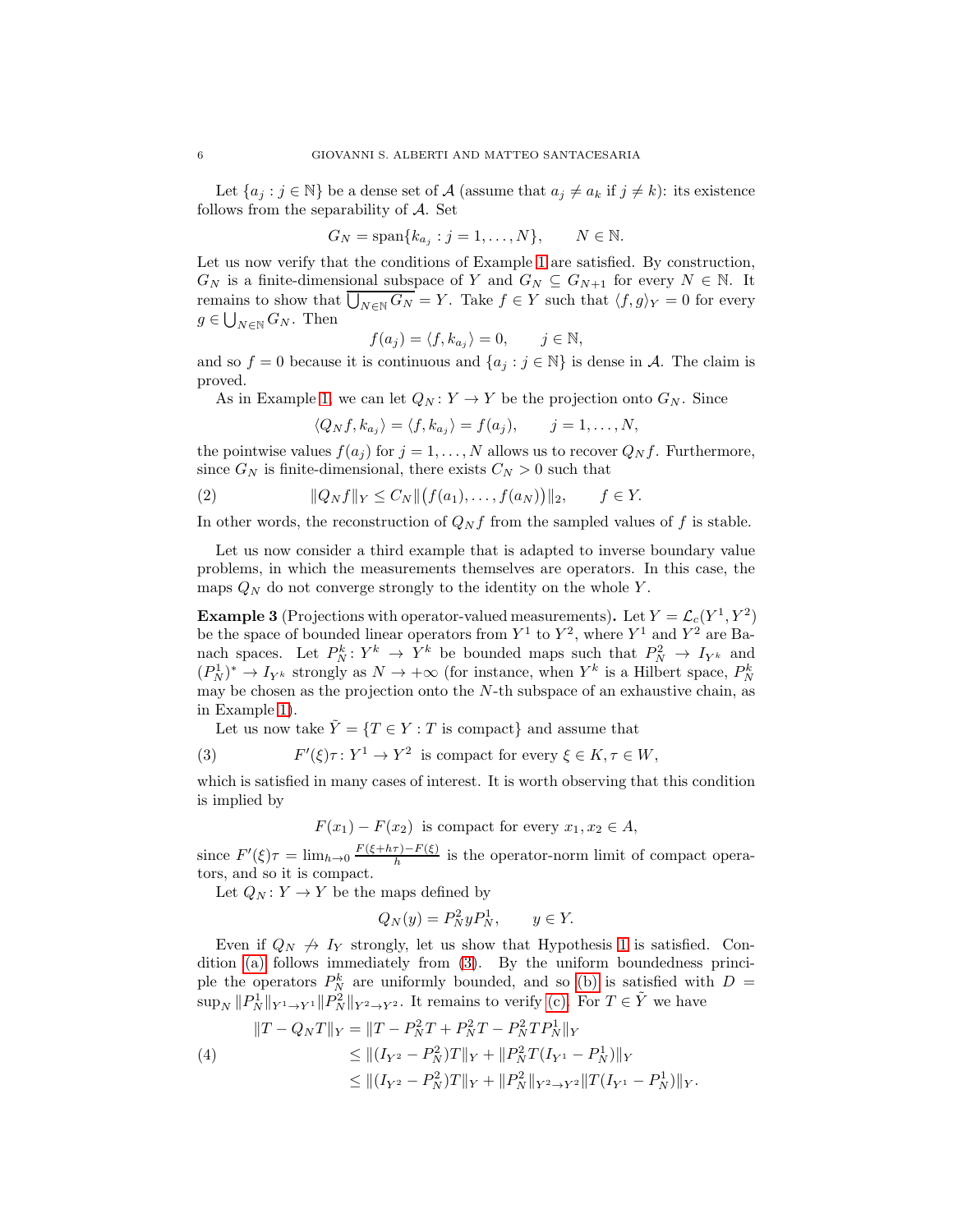Since  $P_N^2 \to I_{Y^2}$  and  $(P_N^1)^* \to I_{Y^1}$  strongly, and  $T: Y^1 \to Y^2$  is compact, by a standard result in functional analysis (see Lemma [3](#page-8-0) below) we have that the right hand side converges to 0 as  $N \to +\infty$ , and [\(c\)](#page-3-4) follows.

Our main result states that it is indeed possible to obtain Lipschitz stability from a finite number of measurements, obtained by composing  $Q_N$  with the full measurements, at the price of a slightly larger Lipschitz constant. In particular, we also obtain a uniqueness result with finite measurements.

<span id="page-6-3"></span>**Theorem 2.** Let X and Y be Banach spaces. Let  $A \subseteq X$  be an open subset,  $W \subseteq X$ be a subspace and  $K \subseteq W \cap A$  be a compact and convex subset. Let  $F \in C^1(A, Y)$ be a Lipschitz map satisfying the Lipschitz stability estimate

$$
||x_1 - x_2||_X \le C||F(x_1) - F(x_2)||_Y, \qquad x_1, x_2 \in K,
$$

<span id="page-6-0"></span>for some  $C \geq 1$ . Let  $Q_N: Y \to Y$  be bounded linear maps for  $N \in \mathbb{N}$  satisfying Hypothesis [1.](#page-3-1)

(i) If  $W$  is finite-dimensional, then

$$
\lim_{N \to +\infty} s_N = 0, \qquad s_N = \sup_{\xi \in K} || (I_Y - Q_N)F'(\xi) ||_{W \to Y}.
$$

<span id="page-6-2"></span><span id="page-6-1"></span>(ii) If 
$$
s_N \leq \frac{1}{2C}
$$
, then for every  $x_1, x_2 \in A$ 

(5) 
$$
||x_1 - x_2||_X \le 2C||Q_N(F(x_1)) - Q_N(F(x_2))||_Y + 3CDL(d(x_1, K) + d(x_2, K)),
$$

<span id="page-6-5"></span>where  $L \geq 1$  is the Lipschitz constant of F.

*Remark* 1. Even though [\(i\)](#page-6-0) and [\(ii\)](#page-6-1) combined clearly imply that there exists  $N \in \mathbb{N}$ for which [\(5\)](#page-6-2) holds true, we decided to separate the two conditions since in many cases it is possible to show directly  $s_N \leq \frac{1}{2C}$ , and this allows to derive explicit bounds on  $N$  (as in Section [4.1\)](#page-11-0). More precisely, the inequality

(6) 
$$
\sup_{\xi \in K} || (I_Y - Q_N) F'(\xi) ||_{W \to Y} \le \frac{1}{2C}
$$

gives an explicit relation between the number of measurements/discretization parameter  $N$ , the space W and the Lipschitz stability constant  $C$  of the full-measurement case. It is worth observing that this condition may be seen as a nonlinear version of the stable sampling rate and the balancing property, which were introduced in the context of generalized sampling and compressed sensing for infinite-dimensional linear problems [\[1,](#page-20-10) [3,](#page-20-11) [2,](#page-20-12) [4\]](#page-20-13).

<span id="page-6-6"></span>*Remark* 2. When the mismodeling errors  $d(x_i, K)$  are zero, estimate [\(5\)](#page-6-2) is exactly a Lipschitz stability estimate. Otherwise, it is natural to have an error term depending on the distance to  $K$ . We want to underline that, in our framework, this error term is amplified by the Lipschitz constant  $C$ , which may be very large for severely ill-posed problems. This is due to the linearization techniques in our proof and it might be a price to pay to obtain a general result such as Theorem [2.](#page-6-3) However, in [\[9,](#page-20-4) [10\]](#page-20-6) we were able to obtain sharper estimates with respect to the mismodeling error for Calderón's inverse conductivity problem, thanks to specific nonlinear inversion methods.

<span id="page-6-4"></span>Combining Theorems [1](#page-3-5) and [2](#page-6-3) we obtain the following corollary for the cases discussed in Examples [1](#page-4-0) and [3.](#page-5-1)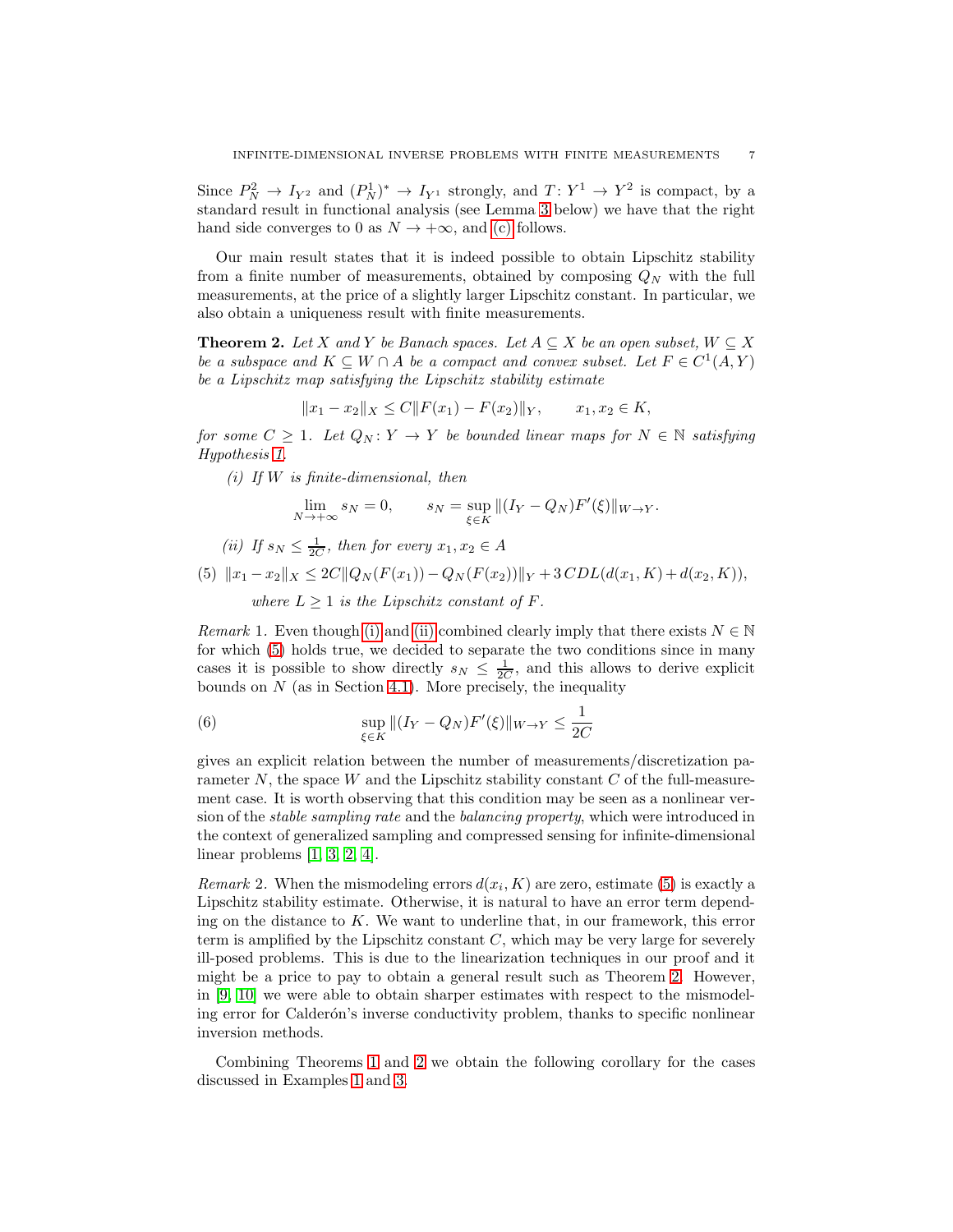Corollary 1. Let X and Y be Banach spaces. Let  $A \subseteq X$  be an open subset, W be a finite-dimensional subspace of X and K be a compact and convex subset of  $W \cap A$ . Let  $F \in C^1(A, Y)$  be such that  $F|_{W \cap A}$  and  $F'(x)|_W$ ,  $x \in W \cap A$ , are injective. Let  $Q_N: Y \to Y$  be bounded linear maps for  $N \in \mathbb{N}$ . Assume one of the following:

- (a)  $Q_N \to I_Y$  strongly as  $N \to +\infty$  (as, e.g., in Example [1\)](#page-4-0);
- (b)  $Y = \mathcal{L}_c(Y^1, Y^2)$ , with  $Y^1$  and  $Y^2$  Banach spaces,  $Q_N$  is given as in Exam-ple [3,](#page-5-1) and  $F'(\xi)\tau: Y^1 \to Y^2$  is compact for every  $\xi \in A$  and  $\tau \in W$ .

Then there exist  $N \in \mathbb{N}$  and  $C > 0$  such that

(7) 
$$
||x_1 - x_2||_X \leq C||Q_N(F(x_1)) - Q_N(F(x_2))||_Y, \qquad x_1, x_2 \in K.
$$

This corollary shows that in the rather common cases discussed in Examples [1](#page-4-0) and [3,](#page-5-1) under basically the same conditions of Theorem [1](#page-3-5) we obtain Lipschitz stability from a finite number of measurements.

Let us now prove the main result.

Proof of Theorem [2.](#page-6-3) We prove the two parts of the statement separately.

*Proof of [\(i\).](#page-6-0)* Let  $K' = K \times (W \cap S(0, 1))$ , where  $S(0, 1)$  is the unit sphere in X centered in 0, and

$$
g: K' \to Y, \quad g(\zeta) = F'(\xi)\tau, \quad \zeta = (\xi, \tau).
$$

We first show that g is continuous. Given a converging sequence  $\zeta_n = (\xi_n, \tau_n) \rightarrow$  $\zeta = (\xi, \tau)$  in K', we have

$$
||g(\zeta_n) - g(\zeta)||_Y = ||F'(\xi_n)\tau_n - F'(\xi)\tau||_Y
$$
  
\n
$$
\leq ||(F'(\xi_n) - F'(\xi))\tau_n||_Y + ||F'(\xi)(\tau_n - \tau)||_Y
$$
  
\n
$$
\leq ||F'(\xi_n) - F'(\xi)||_{X \to Y} ||\tau_n||_X + ||F'(\xi)||_{X \to Y} ||\tau_n - \tau||_X.
$$

Using the fact that  $F \in C^1(A, Y)$ ,  $\|\tau_n\|_X = 1$  and  $\|\tau_n - \tau\|_X \to 0$  we have that  $||g(\zeta_n) - g(\zeta)||_Y \to 0$ , and so g is continuous. Set  $R_N = I_Y - Q_N$ . Thus the map

$$
K' \ni (\xi, \tau) \mapsto \|R_N F'(\xi)\tau\| = \|R_N g(\zeta)\| \in [0, +\infty)
$$

is continuous on the compact set  $K'$ , so there exists  $\zeta_N \in K'$  such that

$$
s_N = \sup_{\xi \in K} ||R_N F'(\xi)||_{W \to Y} = \sup_{\zeta \in K'} ||R_N g(\zeta)||_Y = ||R_N g(\zeta_N)||_Y.
$$

Let  $(s_{N_j})_j$  be a subsequence of  $(s_N)_N$ : by a classical result in general topology, it is enough to show that  $(s_{N_j})_j$  has a subsequence converging to 0. The set K' is compact, and so  $\zeta_{N_j} \to \zeta_*$  in K' for a subsequence (with an abuse of notation, we do not specify the second subsequence), so

$$
||R_{N_j}g(\zeta_{N_j})||_Y \leq ||R_{N_j}(g(\zeta_{N_j}) - g(\zeta_*))||_Y + ||R_{N_j}g(\zeta_*)||_Y
$$
  
\n
$$
\leq ||R_{N_j}||_{\tilde{Y}\to Y} ||g(\zeta_{N_j}) - g(\zeta_*)||_Y + ||R_{N_j}g(\zeta_*)||_Y,
$$

where we have used Hypothesis [1](#page-3-1)[\(a\).](#page-3-2) Since  $||Q_{N_j}||_{\tilde{Y}\to Y} \leq D$  by Hypothesis 1[\(b\),](#page-3-3) we have  $||R_{N_j}||_{\tilde{Y}\to Y}\leq D+1$ . Moreover,  $||g(\zeta_{N_j})-g(\zeta_*)||_Y\to 0$  as  $j\to +\infty$  since g is continuous. Finally,  $||R_{N_j}g(\zeta_*)||_Y \to 0$  as  $j \to +\infty$  by Hypothesis [1](#page-3-1)[\(c\).](#page-3-4) This shows that  $s_{N_j} \to 0$  as  $j \to +\infty$ , as desired.

*Proof of (ii)*. Let N be such that  $s_N \leq \frac{1}{2C}$ . Take  $x_1, x_2 \in A$  and let  $x_1^K, x_2^K \in K$ be such that

<span id="page-7-0"></span>(8) 
$$
d(x_j, K) = ||x_j - x_j^K||_X, \qquad j = 1, 2.
$$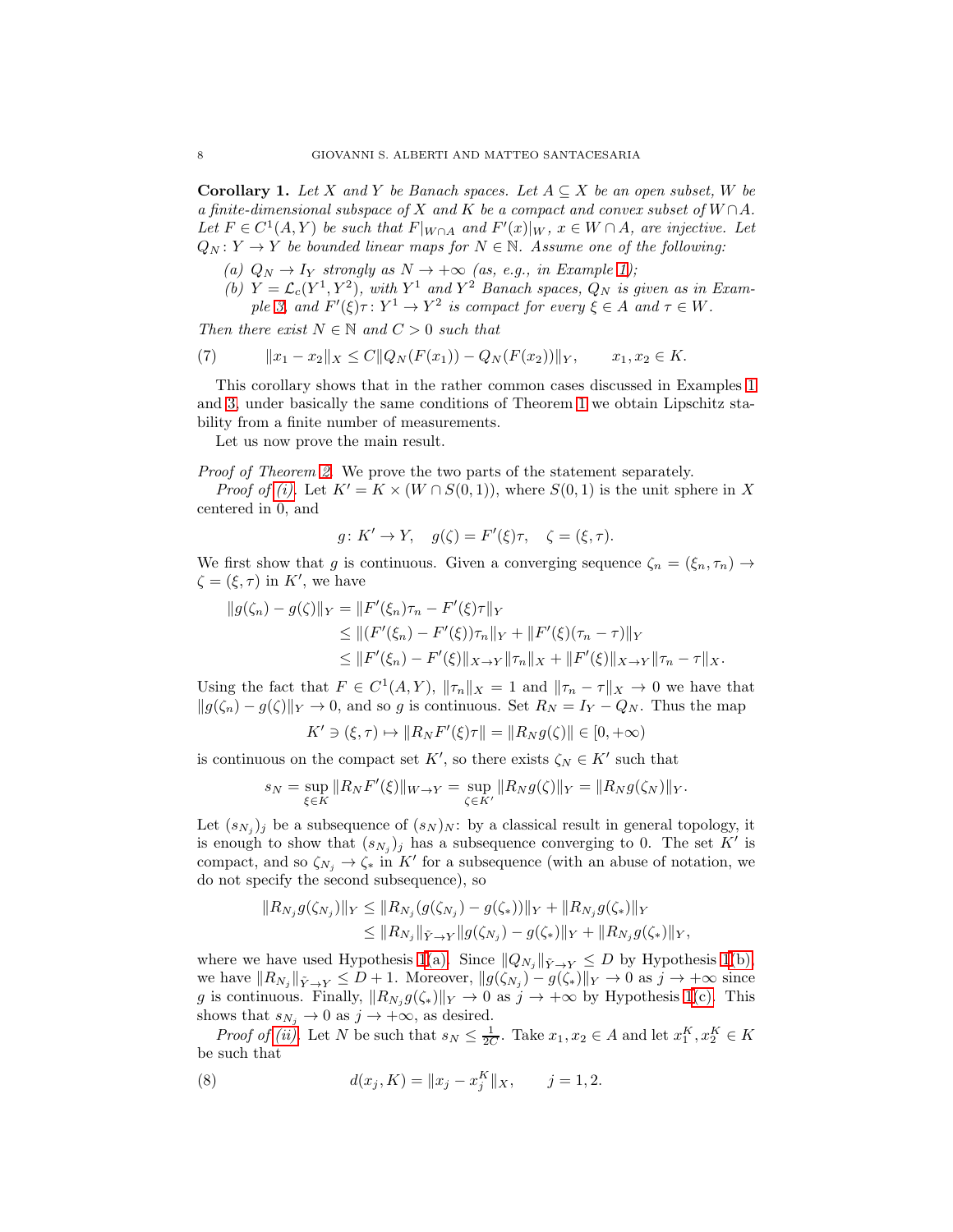(The existence of these points is guaranteed by the compactness of  $K$ .) By the Lipschitz stability estimate of  $F$  we have

<span id="page-8-1"></span>
$$
(9) \quad \|x_1^K - x_2^K\|_X \le C \|F(x_1^K) - F(x_2^K)\|_Y
$$
  
\n
$$
\le C \|Q_N(F(x_1^K) - F(x_2^K))\|_Y + C \|R_N(F(x_1^K) - F(x_2^K))\|_Y.
$$

Consider now  $f: A \to Y$ ,  $f(x) = R_N F(x)$ . Then it is easy to verify that its Fréchet derivative satisfies  $f'(x) = R_N F'(x)$ , because  $R_N$  is linear. Then, by the mean value theorem for Gateaux differentiable functions between Banach spaces (see [\[19,](#page-21-13) Theorem 1.8] for instance) and since K is convex, there exists  $\xi \in K$  such that

$$
\frac{\|R_N(F(x_1^K) - F(x_2^K))\|_Y}{\|x_1^K - x_2^K\|_X} \le \frac{\|R_N F'(\xi)(x_1^K - x_2^K)\|_Y}{\|x_1^K - x_2^K\|_X} \le s_N \le \frac{1}{2C}.
$$

Plugging this estimate into inequality [\(9\)](#page-8-1) yields

$$
||x_1^K - x_2^K||_X \le 2C||Q_N(F(x_1^K) - F(x_2^K))||_Y
$$
  
\n
$$
\le 2C||Q_N(F(x_1) - F(x_2))||_Y + 2C||Q_N(F(x_1) - F(x_1^K))||_Y
$$
  
\n
$$
+ 2C||Q_N(F(x_2) - F(x_2^K))||_Y
$$
  
\n
$$
\le 2C||Q_N(F(x_1) - F(x_2))||_Y + 2CDL(||x_1 - x_1^K||_X + ||x_2 - x_2^K||_X),
$$

because  $\|Q_N\|_{Y\to Y}\leq D$  and L is the Lipschitz constant of F. As a consequence, thanks to [\(8\)](#page-7-0) we readily obtain

$$
||x_1 - x_2||_X \le ||x_1^K - x_2^K||_X + ||x_1 - x_1^K||_X + ||x_2 - x_2^K||_X
$$
  
\n
$$
\le 2C||Q_N(F(x_1) - F(x_2))||_Y + (2CDL + 1)(d(x_1, K) + d(x_2, K)).
$$

This immediately gives the desired Lipschitz stability estimate [\(5\)](#page-6-2).

$$
\qquad \qquad \Box
$$

<span id="page-8-0"></span>We finish this section with a technical lemma used in Example [3.](#page-5-1)

**Lemma 3.** Let  $Y^1$  and  $Y^2$  be two Banach spaces,  $T: Y^1 \rightarrow Y^2$  be a compact operator and  $S_N^k: Y^k \to Y^k$ ,  $k = 1, 2$ , be such that  $S_N^2 \to 0$  and  $(S_N^1)^* \to 0$  strongly as  $N \to +\infty$ . Then

<span id="page-8-3"></span><span id="page-8-2"></span>(i)  $\|S_N^2 T\|_{\mathcal{L}_c(Y^1, Y^2)} \to 0$  as  $N \to +\infty$ , (*ii*)  $||TS_N^1||_{\mathcal{L}_c(Y^1, Y^2)} \to 0 \text{ as } N \to +\infty.$ 

*Proof.* We start from [\(i\).](#page-8-2) Assume by contradiction that  $||S_N^2T||_{\mathcal{L}_c(Y^1, Y^2)} \nrightarrow 0$ . Then there exists  $\varepsilon > 0$  such that, for a subsequence, we have

$$
\sup_{\|x\|_{Y^{1}}=1} \|S_{N}^{2}Tx\|_{Y^{2}} > \varepsilon, \qquad N \in \mathbb{N}.
$$

Thus, for each  $N \in \mathbb{N}$  there exists  $x_N \in Y^1$  such that  $||x_N||_{Y^1} = 1$  and  $||S_N^2 T x_N||_{Y^2} >$ ε. Since  ${x_N}_{N∈N}$  is bounded and T is compact, there exists  $y ∈ Y^2$  such that, for a subsequence,  $Tx_N \to y$  as  $N \to +\infty$ . Since  $S_N^2 y' \to 0$  for every  $y' \in Y^2$  we have

$$
\sup_{N \in \mathbb{N}} \|S_N^2 y'\|_{Y^2} < +\infty, \qquad y' \in Y^2,
$$

and by the uniform boundedness principle we obtain

$$
\sup_{N \in \mathbb{N}} \|S_N^2\|_{\mathcal{L}_c(Y^2, Y^2)} \le C,
$$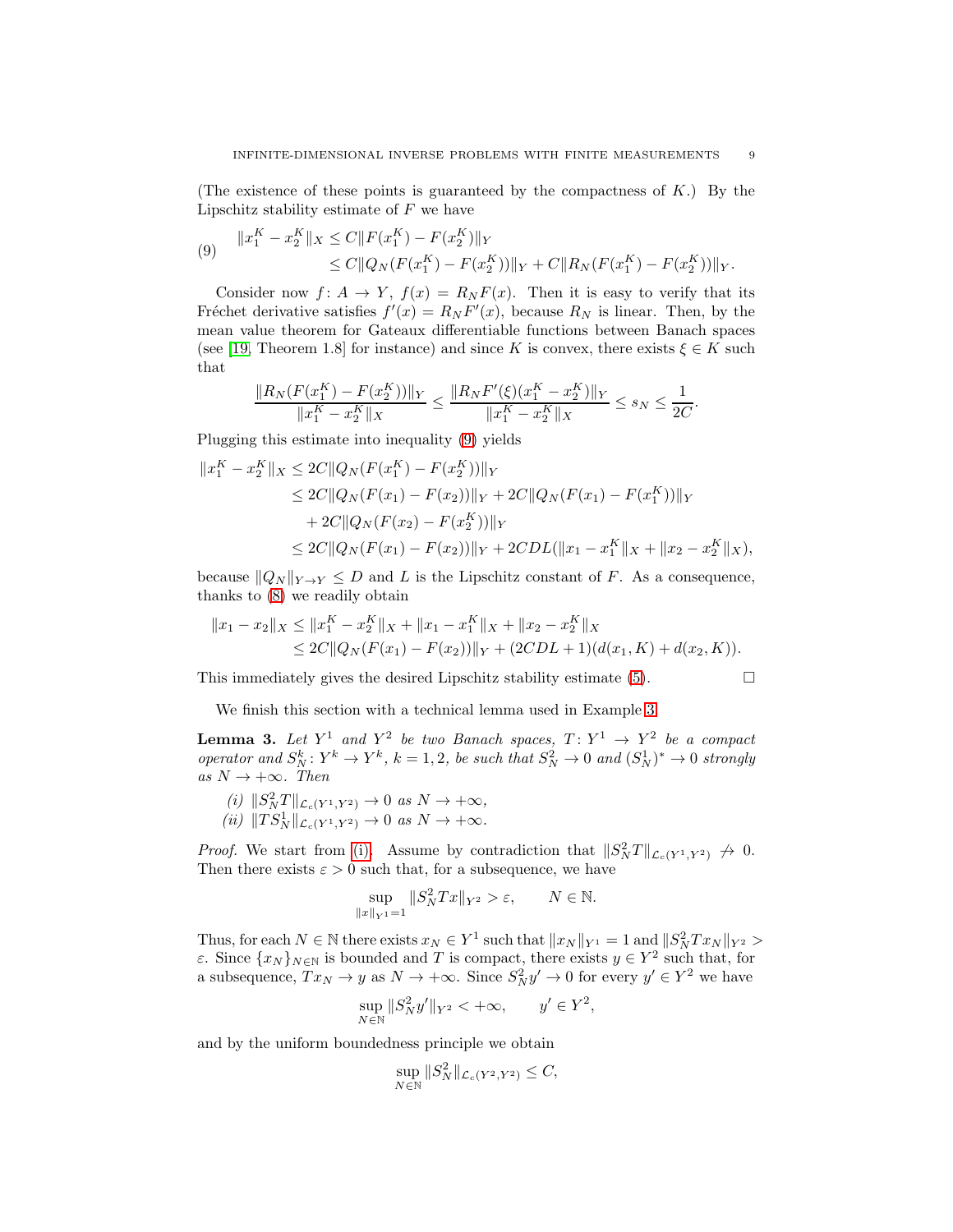for some  $C > 0$ . Thus

$$
\varepsilon < \|S_N^2 T x_N\|_{Y^2}
$$
\n
$$
\leq \|S_N^2 y\|_{Y^2} + \|S_N^2 (T x_N - y)\|_{Y^2}
$$
\n
$$
\leq \|S_N^2 y\|_{Y^2} + C \|T x_N - y\|_{Y^2}
$$

which is a contradiction, since the last term goes to zero as  $N \to +\infty$ .

The proof of [\(ii\)](#page-8-3) follows from [\(i\)](#page-8-2) using the fact that

$$
||TS_N^1||_{\mathcal{L}_c(Y^1,Y^2)} = ||(S_N^1)^*T^*||_{\mathcal{L}_c(Y^2,Y^1)},
$$

<span id="page-9-0"></span>the compactness of  $T^*$  and that  $(S_N^1)^* \to 0$  strongly.

#### 3. Reconstruction algorithm

The Lipschitz stability estimates presented in Theorem [2](#page-6-3) and Corollary [1](#page-6-4) can be used to design a reconstruction algorithm. We slightly strengthen the assumptions of Theorem [2](#page-6-3) (regarding the regularity of  $F$  and the map  $Q$ ), and let

- $X$  and  $Y$  be Banach spaces;
- $A \subseteq X$  be an open set;
- $W \subseteq X$  be a finite-dimensional subspace;
- $F \in C^1(A, Y)$  be such that  $F|_{W \cap A}$  and  $(F|_{W \cap A})'$  are Lipschitz continuous;
- $Q: Y \to Y$  be a continuous finite-rank operator;
- $K \subseteq W \cap A$  be a compact set;
- <span id="page-9-1"></span>• and  $C > 0$  be a positive constant such that

$$
(10) \t\t ||x_1 - x_2||_X \le 2C||Q(F(x_1)) - Q(F(x_2))||_Y, \t x_1, x_2 \in W \cap A.
$$

Let  $x^{\dagger} \in K$  be the unknown signal and  $y = Q(F(x^{\dagger})) \in Y$  denote the corresponding measurements. We now derive a global reconstruction algorithm which allows for the recovery of  $x^{\dagger}$  from the knowledge of y. We assume here, for simplicity, that we have noiseless data at our disposal. However, we expect the extension to the noisy case to be possible by using the results of [\[82\]](#page-24-14).

<span id="page-9-2"></span>3.1. Local reconstruction. We first discuss how to reconstruct  $x^{\dagger}$  by means of an iterative method [\[53,](#page-22-3) [54\]](#page-22-13) (see Appendix [A\)](#page-25-0), provided that a good approximation  $x_0$  of  $x^{\dagger}$  is known.

The domain W and the range of Q are finite dimensional, and so they are isomorphic to finite-dimensional euclidean spaces. In particular, without loss of generality, we can assume that  $X$  and  $Y$  are Hilbert spaces.

We wish to apply Proposition [10](#page-25-1) to  $Q \circ F|_{W \cap A}$  and K: let  $\rho, \mu, c \in (0,1)$  be given as in the statement of Proposition [10.](#page-25-1) Let  $x_0 \in B_X(x^{\dagger}, \rho) \cap K$  be the initial guess of the Landweber iteration with stepsize  $\mu$ 

$$
x_{k+1} = x_k - \mu(F|_{W \cap A})'(x_k)^* Q^* (Q(F(x_k)) - y), \qquad k \in \mathbb{N},
$$

related to the minimization of

$$
\min_{x \in W \cap A} \|Q(F(x)) - y\|_Y^2.
$$

By Proposition [10,](#page-25-1)  $x_k \to x^{\dagger}$ . More precisely, the convergence rate is given by

$$
\|x_k - x^{\dagger}\|_X \le \rho c^k, \qquad k \in \mathbb{N}.
$$

In view of the multi-level scheme of [\[54\]](#page-22-13), with Lipschitz stability constants  $C_{\alpha}$ depending on each level  $\alpha \in \mathbb{N}$ , it is interesting to note that in this case the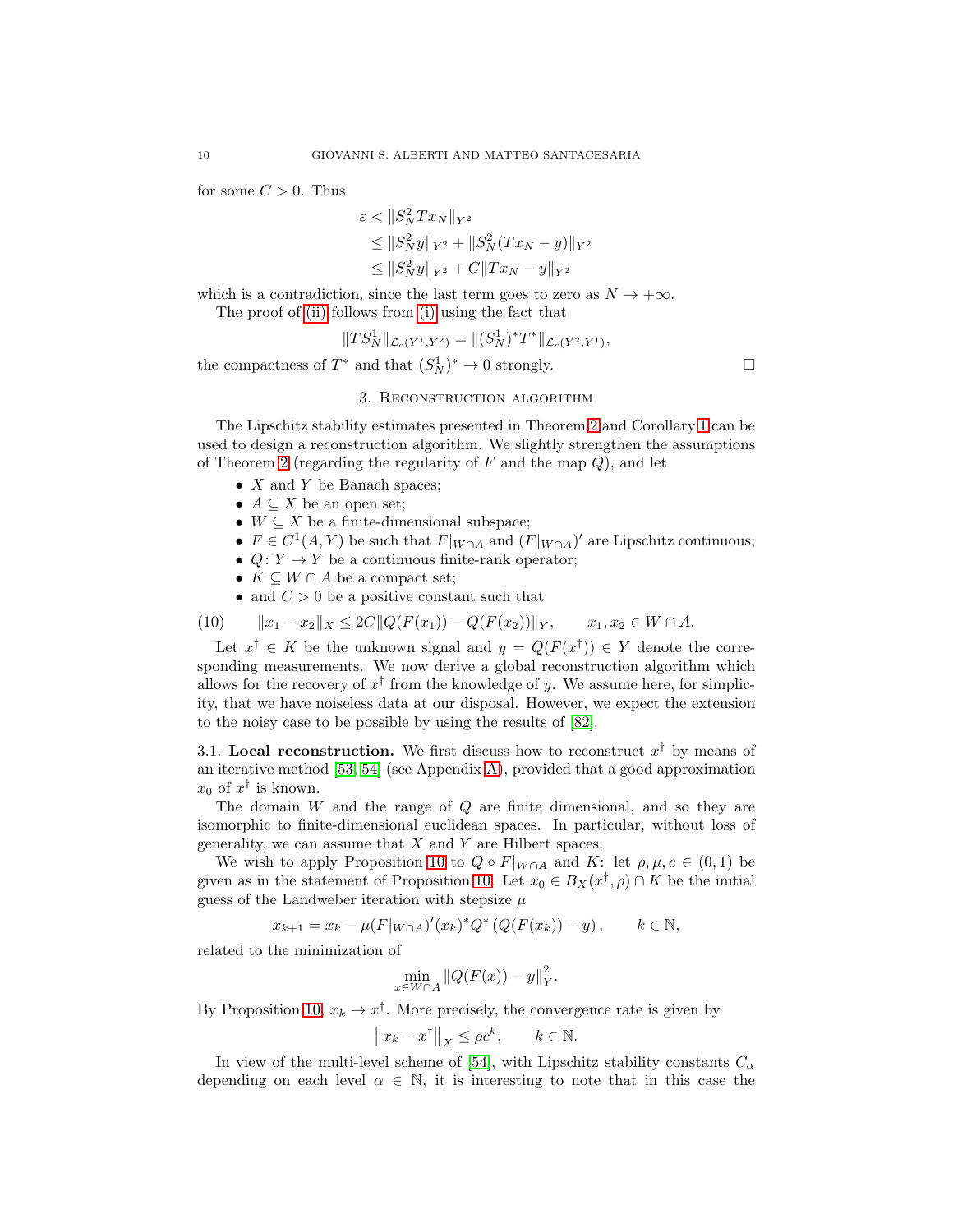projection  $Q_N$  would also depend on  $\alpha$  through condition [\(6\)](#page-6-5). Thus, the number  $N = N_{\alpha}$  of measurements would grow at each iteration depending on the Lipschitz constant  $C_{\alpha}$ .

3.2. Getting the initial guess  $x_0$ . Let us now discuss how to find the initial guess  $x_0$  for the Landweber iteration, namely an approximation of  $x^{\dagger}$  so that  $||x_0-x^{\dagger}||_X$  $ρ.$ 

The forward map  $F$  is Lipschitz continuous on  $K$  by assumption, and so there exists  $L > 0$  such that

<span id="page-10-4"></span>(11) 
$$
||F(x_1) - F(x_2)||_Y \le L||x_1 - x_2||_X, \qquad x_1, x_2 \in K.
$$

Since K is compact, we can find a finite lattice  $\{x^{(i)} : i \in I\} \subseteq K$  such that

<span id="page-10-3"></span>(12) 
$$
K \subseteq \bigcup_{i \in I} B_X \left( x^{(i)}, \frac{\rho}{2LC ||Q||_{Y \to Y}} \right),
$$

where  $\rho > 0$  is given by Proposition [10](#page-25-1) and C is given by [\(10\)](#page-9-1).

<span id="page-10-2"></span>Lemma 4. Under the above assumptions, we have:

(a) there exists  $i \in I$  such that

<span id="page-10-5"></span>(13) 
$$
\left\| Q(F(x^{\dagger})) - Q(F(x^{(i)})) \right\|_{Y} < \frac{\rho}{2C};
$$

(b) if [\(13\)](#page-10-1) holds true for some  $i \in I$ , then

<span id="page-10-1"></span>
$$
||x^{(i)} - x^{\dagger}||_X < \rho.
$$

Proof. Proof of [\(a\).](#page-10-2) By [\(12\)](#page-10-3) there exists  $i \in I$  such that  $||x^{\dagger} - x^{(i)}||_X < \frac{\rho}{2LC||Q||_{Y\to Y}}$ . Thus, [\(13\)](#page-10-1) is an immediate consequence of [\(11\)](#page-10-4).

*Proof of (b)*. By  $(10)$  we have

$$
||x^{(i)} - x^{\dagger}||_X \le 2C||Q(F(x^{(i)})) - Q(F(x^{\dagger}))||_Y < \rho.
$$

Thanks to this lemma, it is enough to let the initial guess  $x_0$  be chosen as one of the elements of the lattice  $\{x^{(i)}\}_{i\in I}$  for which [\(13\)](#page-10-1) is satisfied. Indeed, one such element exists by part [\(a\)](#page-10-2) and, by part [\(b\),](#page-10-5) we have the desired approximation

$$
||x_0 - x^{\dagger}||_X < \rho.
$$

It is worth observing that this method requires the "physical" measurements  $Q(F(x^{\dagger}))$ and to compute  $Q(F(x^{(i)}))$  for  $i \in I$  "offline", which can be done in parallel.

3.3. Global reconstruction. These two steps may be combined to obtain a global reconstruction algorithm; see Algorithm [1.](#page-11-1)

# 4. Examples

<span id="page-10-0"></span>In this section we show how Theorem [2](#page-6-3) and Corollary [1](#page-6-4) can be used to derive Lipschitz stability estimates for several inverse problems with a finite number of measurements.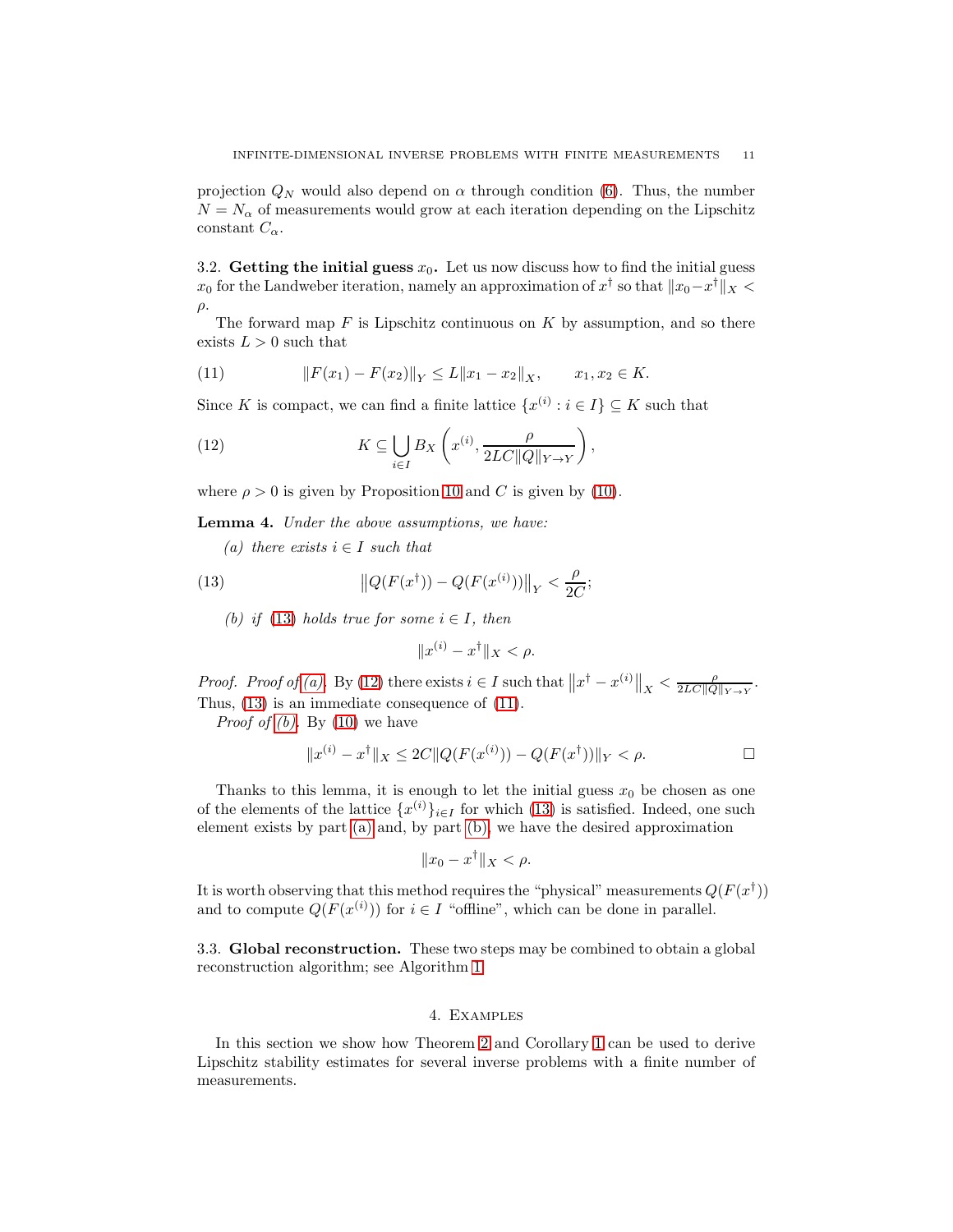<span id="page-11-1"></span>**Algorithm 1** Reconstruction of  $x^{\dagger}$  from  $Q(F(x^{\dagger}))$ 

1: Input X, Y, W, K, Q, F,  $Q(F(x^{\dagger}))$ , L,  $\rho$ ,  $\mu$ , C and M. 2: Equip W and  $Q(Y)$  with equivalent euclidean scalar products. 3: Find a finite lattice  $\{x^{(i)} : i \in I\} \subseteq K$  so that [\(12\)](#page-10-3) is satisfied. 4: for  $i \in I$  do 5: Compute  $Q(F(x^{(i)}))$ . 6: if  $(13)$  is satisfied then 7: Set  $x_0 = x^{(i)}$ . 8: Exit for. 9: end if 10: end for 11: for  $k = 0, ..., M$  do 12: Set  $x_{k+1} = x_k - \mu(F|_{W \cap A})'(x_k)^* Q^* (Q(F(x_k)) - y).$ 13: Check the stopping criterion. 14: end for 15: Output  $x_{k+1}$ .

<span id="page-11-0"></span>4.1. Electrical impedance tomography. Consider a bounded Lipschitz domain  $\Omega \subseteq \mathbb{R}^d$ , with  $d \geq 2$ , equipped with an electrical conductivity  $\sigma \in L^{\infty}_{+}(\Omega)$ , where

 $L^{\infty}_{+}(\Omega) := \{ f \in L^{\infty}(\Omega) : f \ge \lambda \text{ a.e. in } \Omega, \text{ for some } \lambda > 0 \}.$ 

The corresponding Neumann-to-Dirichlet (ND) or current-to-voltage map is the operator  $\mathcal{N}_{\sigma} : L^2_{\diamond}(\partial \Omega) \to L^2_{\diamond}(\partial \Omega)$ , defined by

(14) 
$$
\mathcal{N}_{\sigma}(g) = u_{\sigma}^{g} |_{\partial \Omega},
$$

where  $L^2_{\diamond}(\partial\Omega) = \{f \in L^2(\partial\Omega) : \int_{\partial\Omega} f ds = 0\}$  and  $u^g_{\sigma}$  is the unique  $H^1(\Omega)$ -weak solution of the Neumann problem for the conductivity equation

(15) 
$$
\begin{cases} -\nabla \cdot (\sigma \nabla u_{\sigma}^{g}) = 0 & \text{in } \Omega, \\ \sigma \frac{\partial u_{\sigma}^{g}}{\partial \nu} = g & \text{on } \partial \Omega, \end{cases}
$$

where  $\nu$  is the unit outward normal to  $\partial\Omega$ , satisfying the normalization condition

<span id="page-11-2"></span>
$$
\int_{\partial\Omega} u^g_\sigma ds = 0.
$$

The following inverse boundary value problem arises from this framework, see [\[44,](#page-22-0) [41,](#page-22-14) [92\]](#page-24-15) and references therein.

# **Inverse conductivity problem.** Given  $\mathcal{N}_{\sigma}$ , find  $\sigma$  in  $\Omega$ .

It is well known that the knowledge of  $\mathcal{N}_{\sigma}$  determines  $\sigma$  uniquely if  $d = 2$  [\[84,](#page-24-16) [22\]](#page-21-14) or if  $\sigma$  is smooth enough [\[91,](#page-24-17) [61,](#page-23-15) [46\]](#page-22-15). The inverse problem is severely ill-posed, and only logarithmic stability holds true [\[12,](#page-20-1) [80,](#page-24-3) [50,](#page-22-16) [45\]](#page-22-17).

In recent years several Lipschitz stability estimates have been obtained for this inverse problem under certain a priori-assumption on  $\sigma$ , such as for  $\sigma$  piecewise constant [\[18\]](#page-21-0), piecewise linear [\[15\]](#page-21-7) or for  $\sigma$  belonging to a finite-dimensional subspace of piecewise analytic functions [\[62\]](#page-23-6) (see [\[57,](#page-23-4) [14\]](#page-20-3) for the anisotropic case). In all these cases, the conductivity is always assumed to lie in a certain finite-dimensional subspace W of  $L^{\infty}(\Omega)$ , but the full boundary measurements are required, i.e. all possible combination of current/voltage data (see formula [\(16\)](#page-12-0) below).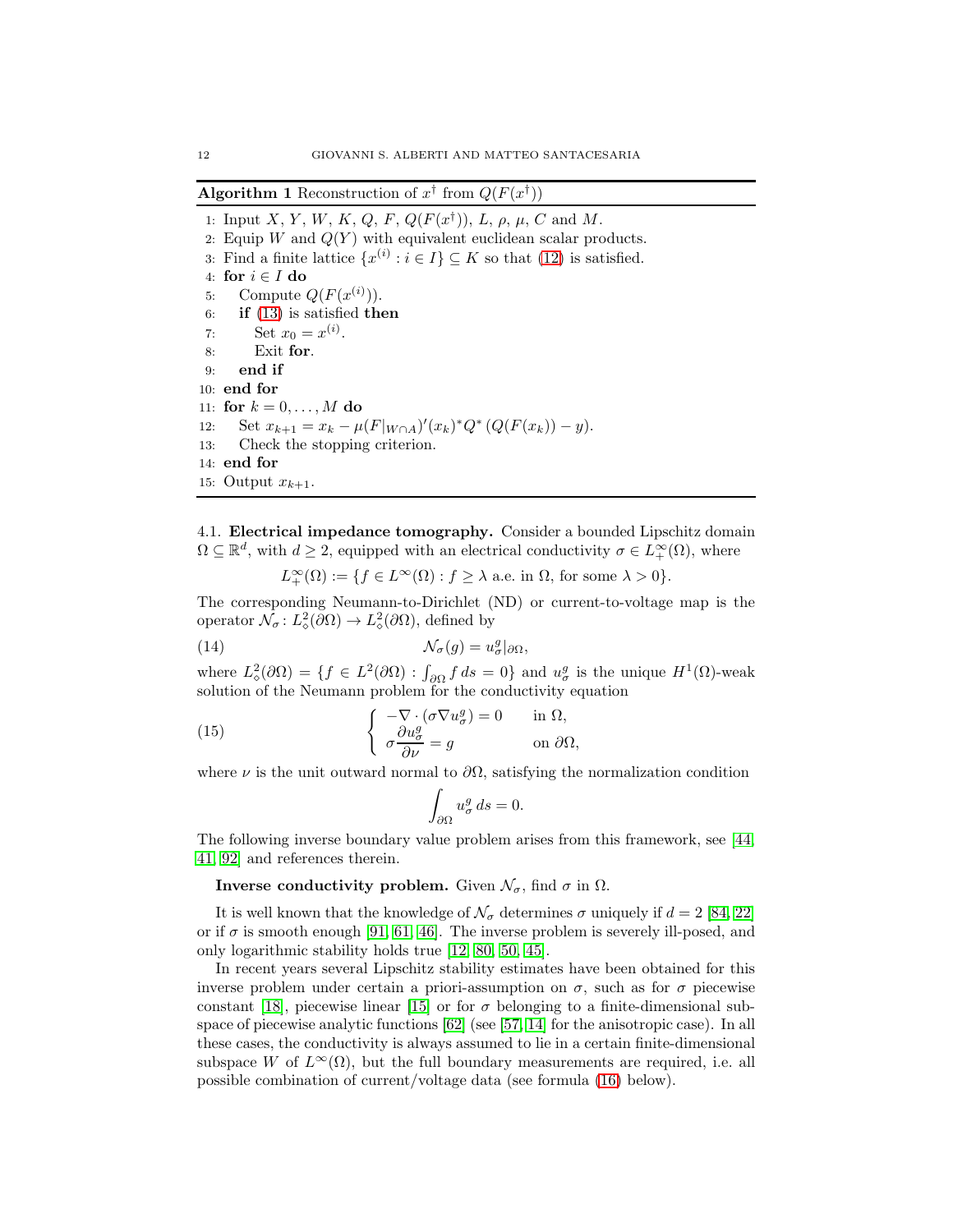We now show how to derive the same estimates with finitely many measurements by applying the results of Section [2.](#page-2-0) Further, the reconstruction algorithm of Section [3](#page-9-0) may be used to recover the unknown conductivity.

We now fix the main ingredients of the construction. Let

- $X = L^{\infty}(\Omega)$ ;
- $Y = \mathcal{L}_c(L^2_\diamond(\partial \Omega), L^2_\diamond(\partial \Omega));$
- $A=L_+^{\infty}(\Omega);$
- $F(\sigma) = \mathcal{N}_{\sigma}$ , for  $\sigma \in L^{\infty}_{+}(\Omega)$ ;
- W be a finite-dimensional subspace of  $L^{\infty}(\Omega)$  such that

(16) 
$$
\|\sigma_1 - \sigma_2\|_{\infty} \le C\|\mathcal{N}_{\sigma_1} - \mathcal{N}_{\sigma_2}\|_{L^2_{\phi}(\partial\Omega) \to L^2_{\phi}(\partial\Omega)}, \quad \sigma_1, \sigma_2 \in K,
$$

<span id="page-12-0"></span>for some  $C > 0$ , where  $K = W \cap L^{\infty}_{\lambda}(\Omega)$  and

$$
L^{\infty}_{\lambda}(\Omega) = \{ f \in L^{\infty}_{+}(\Omega) : \lambda^{-1} \le f \le \lambda \text{ a.e. in } \Omega \}
$$

for some  $\lambda > 0$  fixed a priori;

- $P_N: L^2_{\diamond}(\partial\Omega) \to L^2_{\diamond}(\partial\Omega)$  be bounded linear maps,  $N \in \mathbb{N}$ , such that  $P_N =$  $P_N^*$  and  $P_N \to I_{L^2_{\phi}(\partial \Omega)}$  strongly as  $N \to +\infty$  (as, e.g., in Example [1\)](#page-4-0);
- and  $Q_N y = P_N y P_N$  for  $y \in Y$ , as in Example [3.](#page-5-1)

Under these assumptions, we have the following Lipschitz stability estimate with a finite number of measurements. This result extends [\[62\]](#page-23-6) to any subspace W yielding [\(16\)](#page-12-0) and, in addition, it provides a constructive way to determine the parameter N.

<span id="page-12-5"></span>**Theorem 5.** Under the above assumptions, there exists  $N \in \mathbb{N}$  such that

<span id="page-12-1"></span>
$$
(17) \quad \|\sigma_1 - \sigma_2\|_{\infty} \leq 2C \left\| P_N \mathcal{N}_{\sigma_1} P_N - P_N \mathcal{N}_{\sigma_2} P_N \right\|_{L^2_{\diamond}(\partial \Omega) \to L^2_{\diamond}(\partial \Omega)}, \qquad \sigma_1, \sigma_2 \in K,
$$

where  $C$  is given in [\(16\)](#page-12-0).

<span id="page-12-3"></span>The parameter N can be chosen such that

(18) 
$$
\|J(I_{L^2_{\diamond}(\partial\Omega)} - P_N)\|_{L^2_{\diamond}(\partial\Omega) \to H^{-\frac{1}{2}}_{\diamond}(\partial\Omega)} \leq \frac{c(\Omega, \lambda)p}{C},
$$

where  $c(\Omega, \lambda)$  is a constant depending only on  $\Omega$  and  $\lambda$ ,  $J: L^2_{\diamond}(\partial \Omega) \to H^{-\frac{1}{2}}_{\diamond}(\partial \Omega)$ is the canonical immersion,  $H_{\circ}^{-1/2}(\partial \Omega) = \{f \in H^{-1/2}(\partial \Omega) : \int_{\partial \Omega} f ds = 0\}$ , and  $p = \sup_N ||P_N||_{L^2_{\diamond}(\partial \Omega) \to L^2_{\diamond}(\partial \Omega)}$ .

<span id="page-12-4"></span>Remark 3. It is worth analyzing the right hand side of [\(17\)](#page-12-1) in order to understand why it represents a finite number of measurements if the maps  $P_N$  are properly chosen. Let  $\{e_n\}_{n\in\mathbb{N}}$  be an ONB of  $L^2_{\diamond}(\partial\Omega)$  and let  $P_N$  be the orthogonal projection onto span $\{e_1, \ldots, e_N\}$  (similarly, we could also consider projections onto the Nth subspace of an exhaustive chain, as in Example [1\)](#page-4-0). In this case, we clearly have  $p = 1$ ,  $P_N = P_N^*$  and that  $P_N \to I_{L^2_o(\partial\Omega)}$  strongly as  $N \to +\infty$ . Writing  $g = \sum_{m=1}^{+\infty} g_m e_m$ , we have

<span id="page-12-2"></span>(19) 
$$
P_N \mathcal{N}_{\sigma} P_N g = \sum_{n=1}^N \langle \mathcal{N}_{\sigma} P_N g, e_n \rangle_{L^2_{\diamond}(\partial \Omega)} e_n = \sum_{m,n=1}^N \langle \mathcal{N}_{\sigma} e_m, e_n \rangle_{L^2_{\diamond}(\partial \Omega)} g_m e_n.
$$

Let  $M_{\sigma} \in \mathbb{R}^{N \times N}$  be the matrix defined by  $(M_{\sigma})_{m,n} = \langle \mathcal{N}_{\sigma}e_m, e_n \rangle_{L^2_{\sigma}(\partial \Omega)}$ : observe that this can be obtained by applying only the N currents  $e_1, \ldots, e_N$  and measuring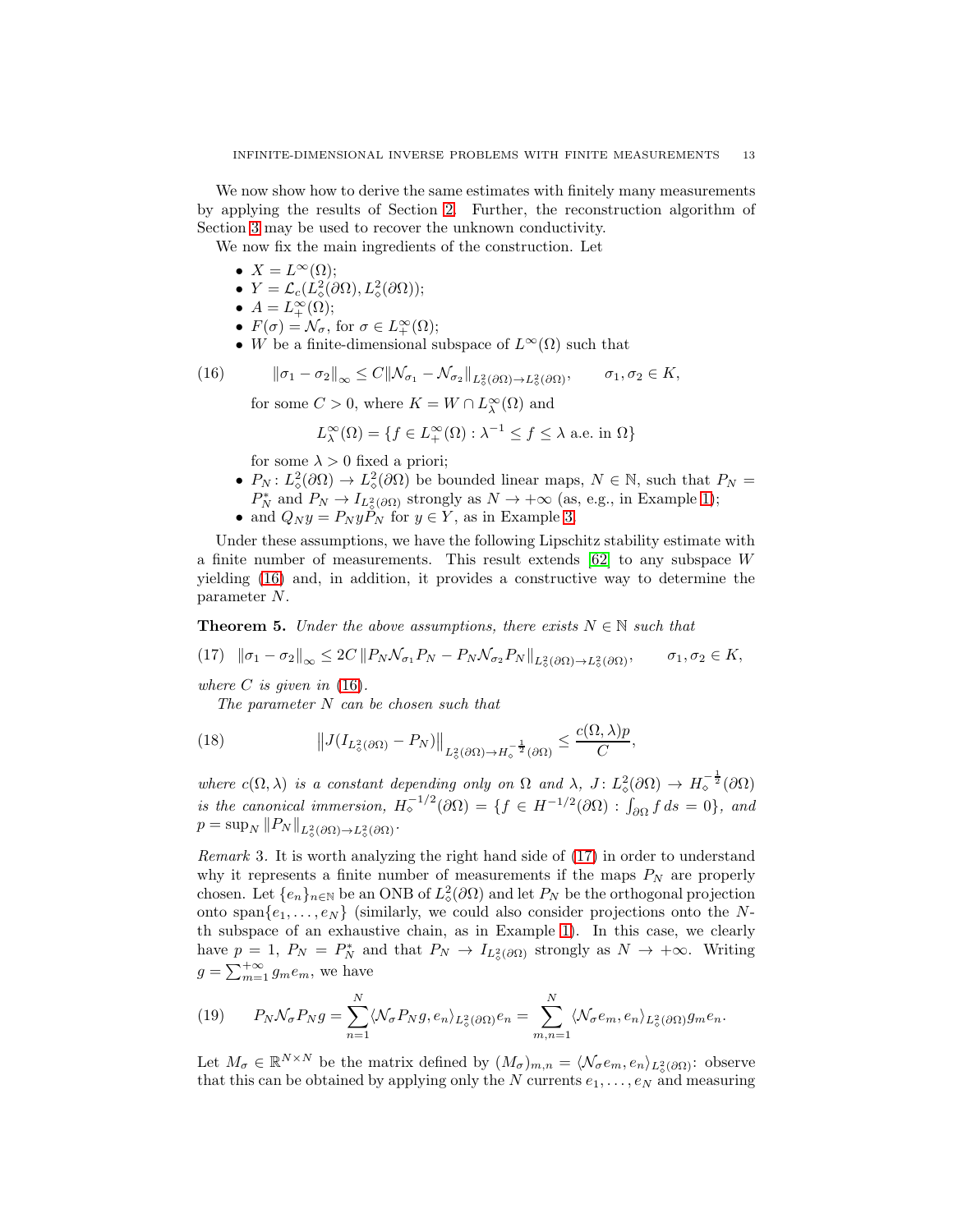the corresponding voltages only up to frequency/scale  $N$ . By [\(19\)](#page-12-2), estimate [\(17\)](#page-12-1) becomes

 $\|\sigma_1 - \sigma_2\|_{\infty} \leq 2C \left\|M_{\sigma_1} - M_{\sigma_2}\right\|_2, \quad \sigma_1, \sigma_2 \in K,$ 

where  $||M||_2$  denotes the spectral norm of the matrix  $M \in \mathbb{R}^{N \times N}$ . In other words, we have a Lipschitz stability estimates with  $N^2$  scalar measurements.

Let us now comment on how large the parameter N has to be chosen.

*Remark* 4. The parameter N is given explicitly as a function of C and p in [\(18\)](#page-12-3), up to a constant depending only on  $\Omega$  and  $\lambda$ . Further, upper bounds on C in [\(16\)](#page-12-0) depending on the dimension of  $W$  are known in some particular cases, and so it is possible to give the number of measurements  $N$  as a function of dim  $W$ . For example, with piecewise constant conductivities, we have that  $C$  depends exponentially on dim  $W$  [\[86\]](#page-24-12).

Note that the norm  $||J(I_{L^2_{\phi}(\partial \Omega)} - P_N)||_{L^2_{\phi}(\partial \Omega) \to H^{-1/2}_{\phi}(\partial \Omega)}$  depends exclusively on the domain  $\Omega$ , and can be explicitly estimated in some particular cases. In the following example, we consider the case when  $\Omega$  is the unit ball in two dimensions and  $P_N$  is the low-pass filter up to the frequency N.

Example 4. Take  $d = 2$  and  $\Omega = B(0, 1)$ . Parametrizing the boundary  $\partial\Omega$  with the arc-length parameter  $\theta$ , for  $s \in \{-\frac{1}{2}, 0\}$ , using Fourier series we can write

$$
H^s_\diamond(\partial\Omega) = \left\{\theta \in [0, 2\pi) \mapsto g(\theta) = \sum_{n=1}^{+\infty} a_n \cos(n\theta) + b_n \sin(n\theta) : ||g||_{H^s_\diamond(\partial\Omega)} < +\infty\right\}
$$

where the norm is given by  $||g||^2_{H^s_o(\partial\Omega)} = \sum_{n=1}^{+\infty} n^{2s} (a_n^2 + b_n^2)$ . Define the projections  $P_N: L^2_{\diamond}(\partial\Omega) \to L^2_{\diamond}(\partial\Omega)$  as

$$
(P_N g)(\theta) = \sum_{n=1}^N a_n \cos(n\theta) + b_n \sin(n\theta).
$$

We clearly have that  $P_N \to I_{L^2_{\phi}(\partial \Omega)}$  strongly and that  $||P_N||_{L^2_{\phi}(\partial \Omega) \to L^2_{\phi}(\partial \Omega)} = 1$  for every N, so that  $p = 1$ . This is substantially in the same framework described in Remark [3,](#page-12-4) the only difference being that the elements of the basis are considered in pairs. Thus, the measures here corresponds to  $2N$  sinusoidal input currents and the related voltages measured up to frequency  $N$ . Thanks to the Nyquist-Shannon sampling theorem, the voltages may be measured only at a finite number of locations on  $\partial\Omega$ .

Observing that  $(I_{L^2_{\sigma}(\partial\Omega)} - P_N)g = \sum_{n=N+1}^{+\infty} a_n \cos(n \cdot) + b_n \sin(n \cdot)$ , we readily derive

$$
||J(I_{L^2_{\diamond}(\partial\Omega)} - P_N)||_{L^2_{\diamond}(\partial\Omega) \to H^{-\frac{1}{2}}_{\diamond}(\partial\Omega)}^2 = \sup_{||g||_{L^2_{\diamond}(\partial\Omega)} = 1} \sum_{n=N+1}^{+\infty} \frac{a_n^2 + b_n^2}{n} \le \frac{1}{N+1}.
$$

This implies that the parameter  $N$  (corresponding to 2N input currents) in order to have Lipschitz stability needs to satisfy

$$
N \ge c(\Omega, \lambda)C^2,
$$

and is therefore quadratic in the Lipschitz constant  $C$ . If  $C$  depends exponentially on dim W, this gives an exponential dependence of N on dim W. It is worth observing that for the Gel'fand-Calderón problem for the Schrödinger equation, one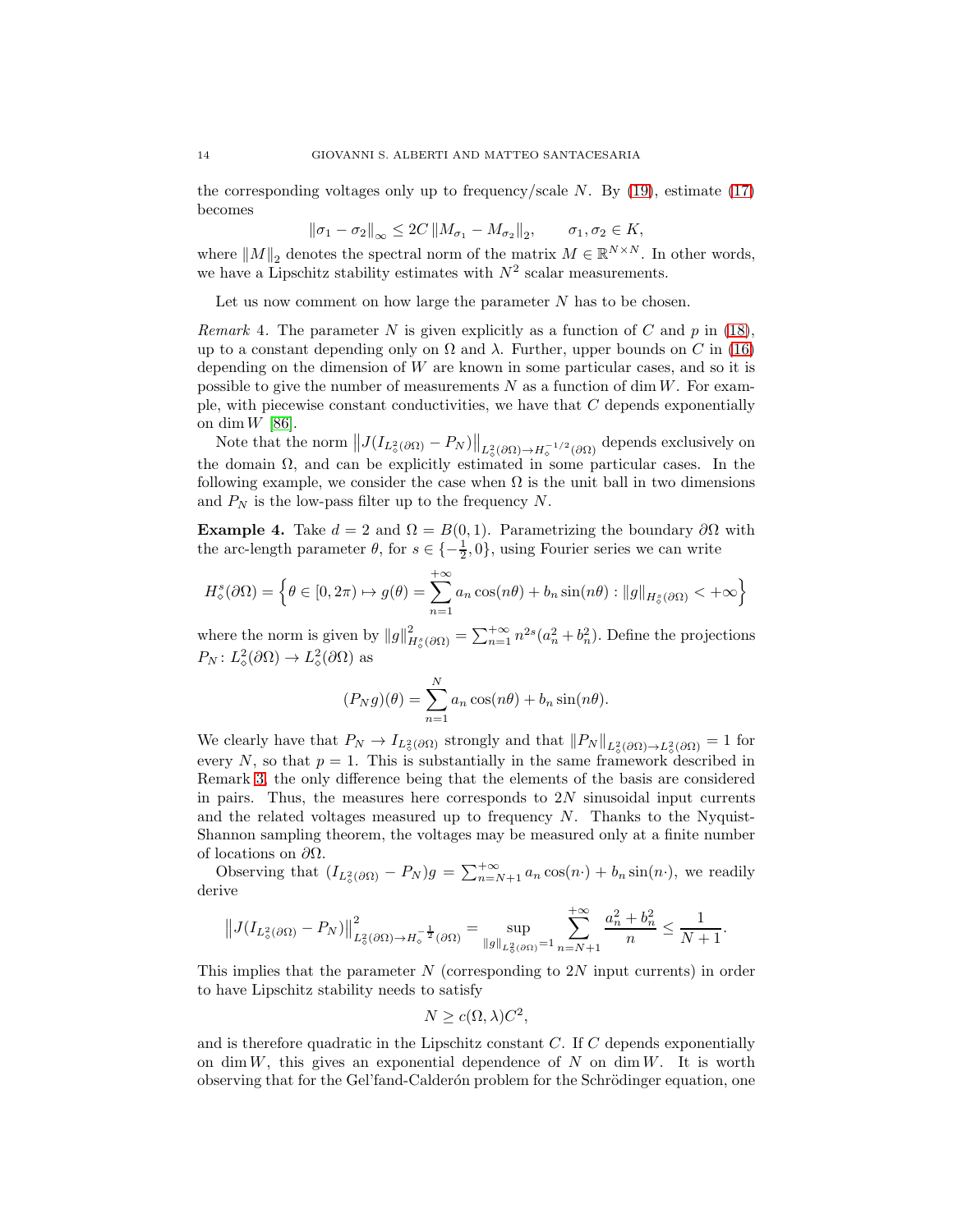has a polynomial dependence if complex geometrical optics solutions (depending on the unknown) are used [\[9\]](#page-20-4).

Let us now prove Theorem [5.](#page-12-5)

*Proof.* In the proof, the symbol  $a \leq b$  will denote  $a \leq c b$ , for some positive constant c depending only on  $\Omega$  and  $\lambda$ .

By using the variational formulation of [\(15\)](#page-11-2), it is easy to see [\[75\]](#page-24-4) that  $\mathcal{N} \colon L^{\infty}_+(\Omega) \to$  $\mathcal{L}_c(L^2_\diamond(\partial\Omega), L^2_\diamond(\partial\Omega))$  is Fréchet differentiable and that its Fréchet derivative in  $\sigma \in L^{\infty}_{+}(\Omega)$  in the direction  $\tau \in L^{\infty}(\Omega)$  is given by

$$
\langle (\mathcal{N}'_{\sigma}\tau)g, h \rangle_{L^2_{\diamond}(\partial\Omega)} = \int_{\Omega} \tau \nabla u_{\sigma}^g \cdot \nabla u_{\sigma}^h dx, \qquad g, h \in L^2_{\diamond}(\partial\Omega).
$$

Therefore, using the well-posedness of [\(15\)](#page-11-2), namely  $\|\nabla u^g_{\sigma}\|_{L^2(\Omega)} \lesssim \|Jg\|_{H^{-1/2}_{\phi}(\partial\Omega)},$ for  $\tau \in L^{\infty}(\Omega)$  such that  $||\tau||_{\infty} \leq 1$  we have

$$
\begin{aligned} \|(\mathcal{N}'_{\sigma}\tau)g\|_{L^2_{\diamond}(\partial\Omega)} &= \sup_{h\in L^2_{\diamond}(\partial\Omega)} |\langle (\mathcal{N}'_{\sigma}\tau)g, h\rangle_{L^2_{\diamond}(\partial\Omega)}| \\ &\|h\|_{L^2_{\diamond}(\partial\Omega)} = 1 \\ &= \sup_{\|h\|_{L^2_{\diamond}(\partial\Omega)} = 1} \left| \int_{\Omega} \tau \nabla u^g_{\sigma} \cdot \nabla u^h_{\sigma} \, dx \right| \\ &\leq \sup_{\|h\|_{L^2_{\diamond}(\partial\Omega)} = 1} \left\| \nabla u^g_{\sigma} \right\|_{L^2(\Omega)} \left\| \nabla u^h_{\sigma} \right\|_{L^2(\Omega)} \\ &\lesssim \|Jg\|_{H^{-1/2}_{\diamond}(\partial\Omega)}. \end{aligned}
$$

In particular, for  $g \in L^2_{\diamond}(\partial \Omega)$  with  $||g||_{L^2_{\diamond}(\partial \Omega)} = 1$  we have

<span id="page-14-0"></span>(20) 
$$
\|(\mathcal{N}'_{\sigma}\tau)(I-P_N)g\|_{L^2_{\phi}(\partial\Omega)} \lesssim \|J(I-P_N)g\|_{H^{-1/2}_{\phi}(\partial\Omega)} \leq \delta_N,
$$

where  $\delta_N = ||J(I - P_N)||_{L^2_{\phi}(\partial \Omega) \to H^{-\frac{1}{2}}_{\phi}(\partial \Omega)}$  and  $I = I_{L^2_{\phi}(\partial \Omega)}$ .

<span id="page-14-1"></span>Arguing in a similar way, using that  $I - P_N$  is self-adjoint we obtain

$$
(21) \qquad \|(I - P_N)(\mathcal{N}'_{\sigma}\tau)g\|_{L^2_{\phi}(\partial\Omega)} \lesssim \sup_{\|h\|_{L^2_{\phi}(\partial\Omega)}=1} \|J(I - P_N)h\|_{H^{-1/2}_{\phi}(\partial\Omega)} = \delta_N.
$$

Recall the definition  $s_N = \sup_{\xi \in K} ||R_N F'(\xi)||_{W \to Y}$ , where  $R_N = I_Y - Q_N$ . Arguing as in [\(4\)](#page-5-2), and using [\(20\)](#page-14-0) and [\(21\)](#page-14-1), for  $\xi \in K$  and  $\tau \in W$  with  $||\tau||_{L^{\infty}(\Omega)} \leq 1$ we have

$$
||R_N \mathcal{N}_{\xi}^{\prime}\tau||_Y = \sup_{||g||_{L^2_{\phi}(\partial\Omega)}=1} ||(R_N \mathcal{N}_{\xi}^{\prime}\tau)g||_{L^2_{\phi}(\partial\Omega)}
$$
  

$$
\leq \sup_{||g||_{L^2_{\phi}(\partial\Omega)}=1} ||(I - P_N)(\mathcal{N}_{\xi}^{\prime}\tau)g||_{L^2_{\phi}(\partial\Omega)} + p||(\mathcal{N}_{\xi}^{\prime}\tau)(I - P_N)g||_{L^2_{\phi}(\partial\Omega)}
$$
  

$$
\leq p \delta_N.
$$

In particular,  $s_N \lesssim p \, \delta_N$ .

Now recall that  $\delta_N = ||J(I - P_N)||_{L^2_{\phi}(\partial \Omega) \to H^{-\frac{1}{2}}_{\phi}(\partial \Omega)}$ . By the Kondrachov embed-ding theorem, the operator J is compact and so, by Lemma [3,](#page-8-0) we have  $\delta_N \to 0$ .

Thus, the conclusion immediately follows from Theorem [2,](#page-6-3) part [\(ii\).](#page-6-1)  $\Box$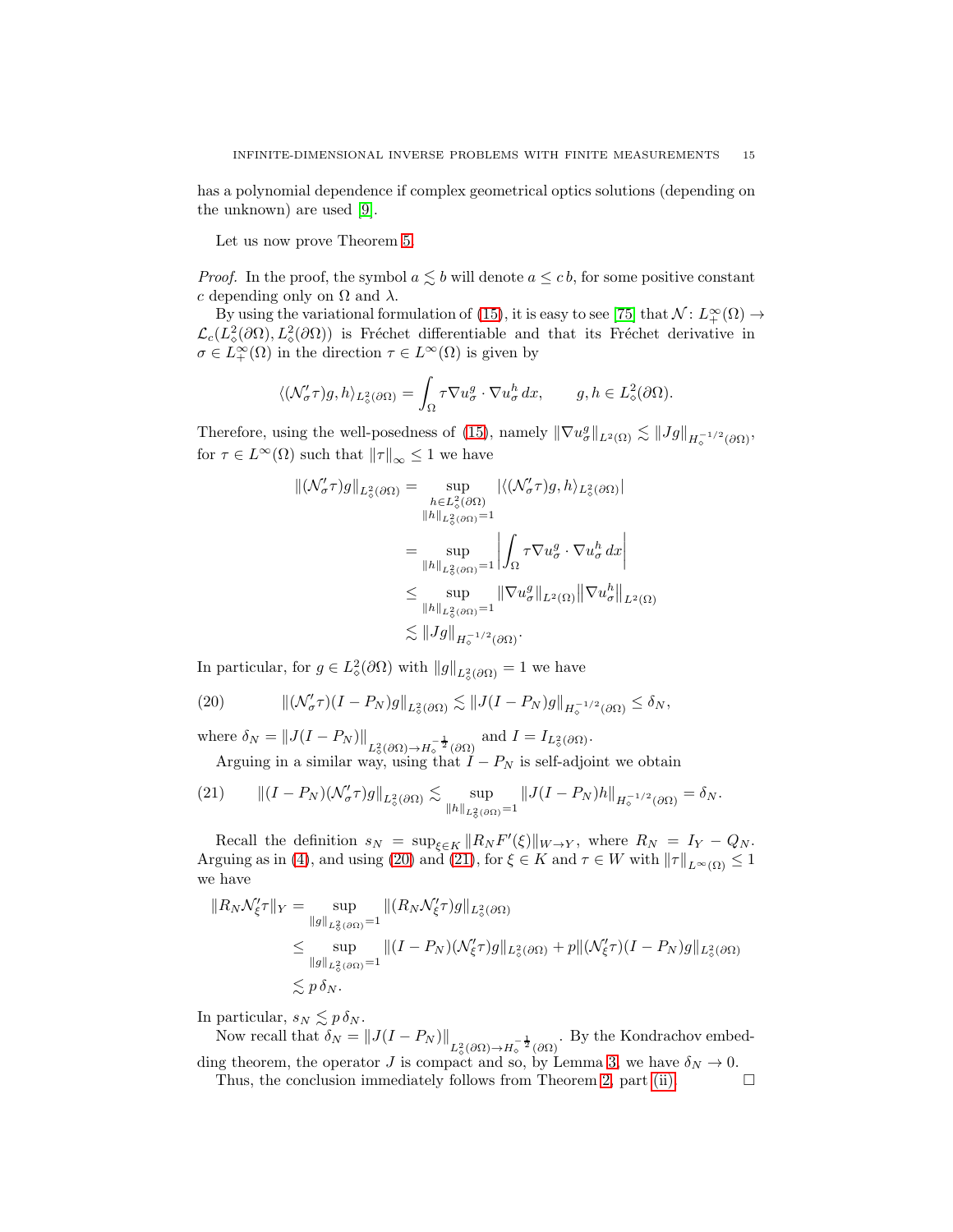Dirichlet-to-Neumann map. The model based on the ND map is arguably more realistic in view of the applications [\[48\]](#page-22-1). However, an alternative model for EIT considers boundary data modeled by the Dirichlet-to-Neumann (DN) map, namely the operator

$$
\Lambda_{\sigma} \colon H^{1/2}(\partial \Omega) \to H^{-1/2}(\partial \Omega), \qquad \Lambda_{\sigma}(f) = \sigma \left. \frac{\partial u_{\sigma}^{f}}{\partial \nu} \right|_{\partial \Omega},
$$

where  $u^f_{\sigma} \in H^1(\Omega)$  is the unique solution of the Dirichlet problem for the conductivity equation

$$
\left\{ \begin{array}{ll} -\nabla\cdot(\sigma\nabla u^f_\sigma)=0 &\quad \text{in }\Omega,\\ u^f_\sigma=f &\quad \text{on }\partial\Omega. \end{array} \right.
$$

Most Lipschitz stability estimates for the inverse conductivity problem have been obtained for the DN map, i.e. they are of the form

$$
\|\sigma_1-\sigma_2\|_{L^{\infty}(\Omega)} \leq C\|\Lambda_{\sigma_1}-\Lambda_{\sigma_2}\|_{H^{1/2}(\partial\Omega)\to H^{-1/2}(\partial\Omega)},
$$

for  $\sigma_1, \sigma_2$  belonging to a known finite-dimensional subspace of  $L^{\infty}(\Omega)$ .

Here we briefly sketch two possible approaches to extend Theorem [5](#page-12-5) to this setting.

- (1) Given a Lipschitz stability estimate for the DN map, one can easily obtain the same stability (up to a slightly different constant) for the ND map. The only difference lies in the use of an integration by part (Alessadrini's identity) for the ND map instead of the usual one for the DN map. In this case, Theorem [5](#page-12-5) applies directly.
- (2) It is also possible to avoid changing the boundary operator, and to obtain stability with a discretization of the DN map, as a consequence of Theo-rem [2.](#page-6-3) The compactness of the Frechét derivative, required to fit in the framework discussed in Example [3,](#page-5-1) follows by the fact that  $\Lambda_{\sigma_1} - \Lambda_{\sigma_2}$  is an-alytic smoothing [\[80\]](#page-24-3), provided that  $\sigma_1$  and  $\sigma_2$  coincide in a neighborhood of the boundary.

4.2. Inverse scattering problem. We now discuss the inverse medium problem in scattering theory [\[51\]](#page-22-2). The physical model here is

$$
\begin{cases} \Delta u + k^2 n(x)u = 0 & \text{in } \mathbb{R}^3, \\ u = u^i + u^s & \text{in } \mathbb{R}^3, \end{cases}
$$

augmented with the Sommerfeld radiation condition

$$
\lim_{R \to +\infty} \int_{\partial B_R} \left| \frac{\partial u^s(y)}{\partial r} - iku^s(y) \right|^2 ds(y) = 0,
$$

where  $r = |y|, k > 0$  is the wavenumber,  $n \in L^{\infty}(\mathbb{R}^{3}; \mathbb{C})$  is the complex refractive index of the medium such that  $\text{Im}(n) \geq 0$  in  $\mathbb{R}^3$  and  $\text{supp}(1 - n) \subseteq B$  for some open ball  $B$  and  $u^i$  is the incident field satisfying

$$
\Delta u^i + k^2 u^i = 0 \quad \text{in } \mathbb{R}^3.
$$

The far-field, or scattering amplitude, is given by

$$
u_n^{\infty}(\hat{x}) = \frac{1}{4\pi} \int_{\partial B_R} \left( u^s(y) \frac{\partial e^{-ik\hat{x} \cdot y}}{\partial r} - \frac{\partial u^s}{\partial r}(y) e^{-ik\hat{x} \cdot y} \right) ds(y), \quad \hat{x} \in S^2,
$$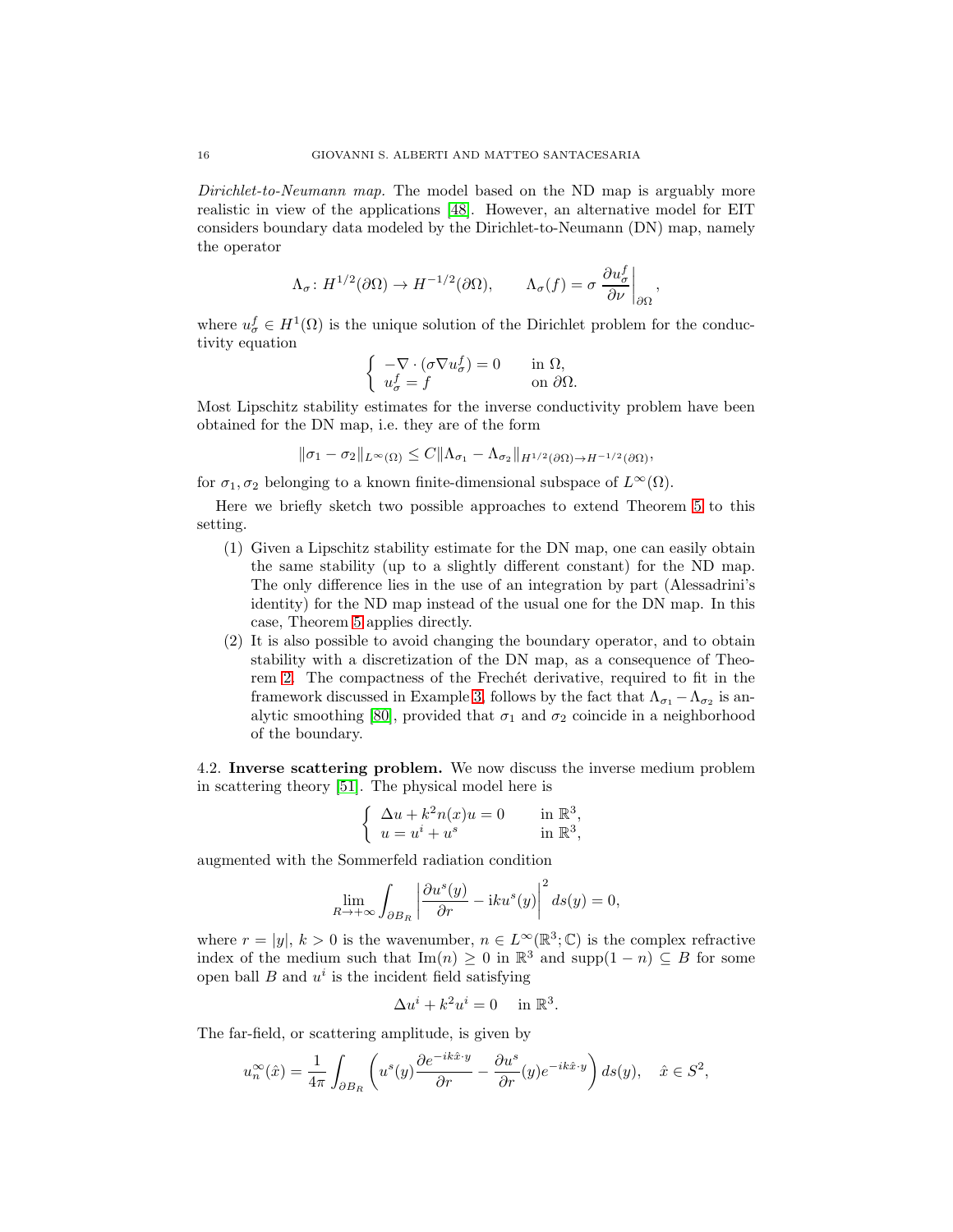where  $S^2$  is the unit sphere in  $\mathbb{R}^3$  and  $R > 0$  is large enough so that  $\overline{B} \subseteq B_R$ . Choosing incoming waves  $u^{i}(x) = e^{ikx \cdot d}$  for  $d \in S^{2}$ , let  $u_{n}^{\infty}(\cdot, d)$  denote the corresponding far-field measurements, so that  $u_n^{\infty} \in L^2(S^2 \times S^2)$ . The following inverse problem arises from this framework.

Fixed frequency inverse scattering problem. Given  $u_n^{\infty} \in L^2(S^2 \times S^2)$  at fixed  $k > 0$ , find n in B.

As in the Calderón's problem, the stability of this inverse problem is only logarithmic in the general case [\[89\]](#page-24-18), but Lipschitz estimates may be derived under a priori assumptions on  $n$ , and the theory developed in this paper may be applied.

We now set the various objects introduced in Section [2](#page-2-0) (following [\[42\]](#page-22-5)). Let

- $X = L^{\infty}(B; \mathbb{C});$
- $Y = L^2(S^2 \times S^2);$
- $A = L^{\infty}_+(B) = \{ f \in L^{\infty}(B; \mathbb{C}) : \text{Im}(n) \ge \lambda \text{ in } B \text{ for some } \lambda > 0 \};$
- $F(n) = u_n^{\infty}$  be the far-field pattern associated to the refractive index n extended by 1 to the whole  $\mathbb{R}^3$ ;
- W be a finite-dimensional subspace of  $L^{\infty}(B; \mathbb{C})$  and K be a convex and compact subset of  $W \cap A$ ;
- and  $Q_N$ :  $L^2(S^2 \times S^2) \to L^2(S^2 \times S^2)$  be bounded linear maps,  $N \in \mathbb{N}$ , such that  $Q_N = Q_N^*$  and  $Q_N \to I_{L^2(S^2 \times S^2)}$  strongly as  $N \to +\infty$ .

By using Theorem [1,](#page-3-5) it was proven in [\[42\]](#page-22-5) that the inverse problem of recovering a refractive index  $n$  in K from its far-field pattern  $u_n^{\infty}$  is Lipschitz stable, namely there exists  $C > 0$  such that

$$
||n_1 - n_2||_{L^{\infty}(B)} \leq C ||u_{n_1}^{\infty} - u_{n_2}^{\infty}||_{L^2(S^2 \times S^2)}, \qquad n_1, n_2 \in K.
$$

This estimate still requires the knowledge of the full measurements  $u_{n_i}^{\infty}$  in  $L^2(S^2 \times$  $S<sup>2</sup>$ ). By applying Theorem [2](#page-6-3) (or directly Corollary [1\)](#page-6-4), we can establish the following result.

<span id="page-16-0"></span>**Theorem 6.** Under the above assumptions, there exists  $N \in \mathbb{N}$  (given explicitly by  $(6)$ ) such that

$$
||n_1 - n_2||_{L^{\infty}(B)} \leq 2C ||Q_N(u_{n_1}^{\infty}) - Q_N(u_{n_2}^{\infty})||_{L^2(S^2 \times S^2)}, \qquad n_1, n_2 \in K.
$$

Let us now show why  $Q_N(u_{n_i}^{\infty})$  may be seen as finite measures. Let the maps  $Q_N$  be chosen as projections onto the vector spaces generated by the first elements of an ONB of  $L^2(S^2 \times S^2)$ , as in Example [1.](#page-4-0) More precisely, in this case we can consider the ONB of  $L^2(S^2 \times S^2)$  given by the tensor products of the spherical harmonics, namely

$$
\big\{ (\hat{x},d) \mapsto Y_l^m(\hat{x}) \, Y_{l'}^{m'}(d) : l,l' \in \mathbb{N}, \, |m| \le l, \, |m'| \le l' \big\},
$$

and let  $\mathbb{Q}_N$  be the projections onto

$$
\text{span}\{(\hat{x},d)\mapsto Y_l^m(\hat{x})\,Y_{l'}^{m'}(d):0\leq l,l'\leq N,\, |m|\leq l,\, |m'|\leq l'\}.
$$

The measurements  $Q_N(u^{\infty})$  are now low-frequency projections of the full far-field pattern  $u^{\infty}$ . With this choice of the maps  $Q_N$ , it is also possible to apply the reconstruction algorithm discussed in Section [3,](#page-9-0) which allows for the recovery of n from the measurements  $Q_N(u_n^{\infty})$ .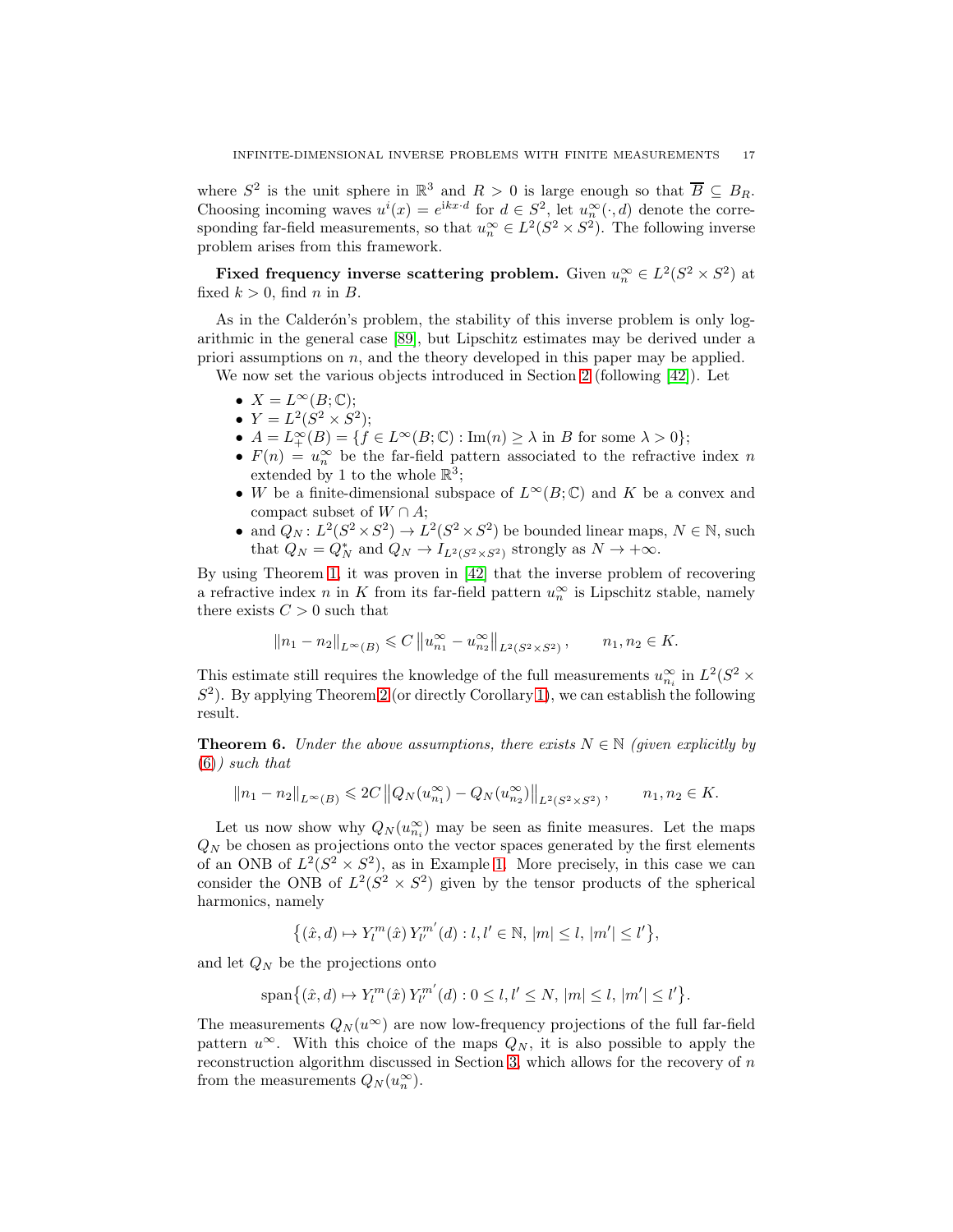Furthermore, let us show how to obtain a Lipschitz stability estimate with only a finite number of directions d and with measurements of the corresponding far-field patterns taken only at a finite number of locations  $\hat{x}$  on  $S^2$ .

Theorem 7. Assume that the hypotheses of Theorem [6](#page-16-0) hold true. Let

 $\{\hat{x}_i : i \in \mathbb{N}\} \subseteq S^2$ ,  $\{d_j : j \in \mathbb{N}\} \subseteq S^2$ ,

be two dense subsets of  $S^2$  (possibly identical). There exist  $N \in \mathbb{N}$  and a constant  $C' > 0$  such that

$$
||n_1 - n_2||_{L^{\infty}(B)} \leq C' ||(u_{n_1}^{\infty}(\hat{x}_i, d_j) - u_{n_2}^{\infty}(\hat{x}_i, d_j))_{i,j=1}^N||_2, \qquad n_1, n_2 \in K.
$$

*Proof.* We first observe that the far-field patterns are analytic functions of  $\hat{x}$  and  $d$ [\[71\]](#page-23-2), and so taking pointwise evaluations is meaningful.

We consider the Sobolev space  $H^3(S^2 \times S^2)$  [\[43,](#page-22-18) [29,](#page-21-15) [55,](#page-23-14) [76\]](#page-24-19). Since  $\dim(S^2 \times S^2)$  = 4 and  $3 > \frac{4}{2}$ ,  $H^3(S^2 \times S^2)$  is continuously embedded into  $C(S^2 \times S^2)$ , and so it is a reproducing kernel Hilbert space consisting of continuous functions. As in Example [2,](#page-4-1) define

$$
G_N = \text{span}\{k_{(\hat{x}_i,d_j)} : i, j = 1,\ldots,N\} \subseteq H^3(S^2 \times S^2),
$$

and let  $Q_N$ :  $H^3(S^2 \times S^2) \to H^3(S^2 \times S^2)$  be the projection onto  $G_N$ . Arguing as in the derivation of Theorem [6](#page-16-0) (with  $Y = H^3(S^2 \times S^2)$ , since  $u_{n_l}^{\infty} \in H^3(S^2 \times S^2)$ ), there exists  $N\in\mathbb{N}$  such that

$$
||n_1 - n_2||_{L^{\infty}(B)} \le 2C ||Q_N(u_{n_1}^{\infty}) - Q_N(u_{n_2}^{\infty})||_{H^3(S^2 \times S^2)}, \qquad n_1, n_2 \in K.
$$

Thus, in view of [\(2\)](#page-5-3) we obtain

$$
||n_1 - n_2||_{L^{\infty}(B)} \le C' ||(u_{n_1}^{\infty}(\hat{x}_i, d_j) - u_{n_2}^{\infty}(\hat{x}_i, d_j))_{i,j=1}^N||_2, \qquad n_1, n_2 \in K,
$$
  
for some  $C' > 0$ , as desired.

4.3. Quantitative photoacoustic tomography (QPAT). Let  $\Omega \subseteq \mathbb{R}^d$  be a bounded domain of class  $C^{1,\alpha}$  for some  $\alpha \in (0,1)$  and  $\mu \in L^{\infty}(\Omega)$  be a nonnegative function representing the optical absorption of the medium. Photoacoustic tomography (PAT) is a hybrid modality based on coupling optical and ultrasonic waves [\[93\]](#page-24-1): a laser pulse illuminates the biological tissue under consideration, whose thermal expansion creates a ultrasonic wave that can be measured outside the medium. In the first step of photoacoustic tomography [\[72,](#page-23-3) [8\]](#page-20-0), by solving a linear (and stable) inverse source problem for the wave equation, we measure the internal optical energy

<span id="page-17-0"></span>
$$
\mu(x)u(x), \qquad \text{a.e. } x \in \Omega,
$$

where the light intensity  $u \in H^1(\Omega)$  solves

(22) 
$$
\begin{cases}\n-\Delta u + \mu u = 0 & \text{in } \Omega, \\
u = \varphi & \text{on } \partial \Omega,\n\end{cases}
$$

for a fixed known illumination  $\varphi \in C^{1,\alpha}(\overline{\Omega})$  such that  $\min \varphi > 0$ .

We have considered the diffusion approximation for light propagation with constant diffusion term. More involved models, involving a non-constant leading order term [\[27,](#page-21-16) [26\]](#page-21-17) or the use of the more accurate transport equation [\[25\]](#page-21-18), would complicate the analysis, but the type of results obtained would be similar: we have decided to discuss the simplest model in order to highlight the impact of the results of this paper.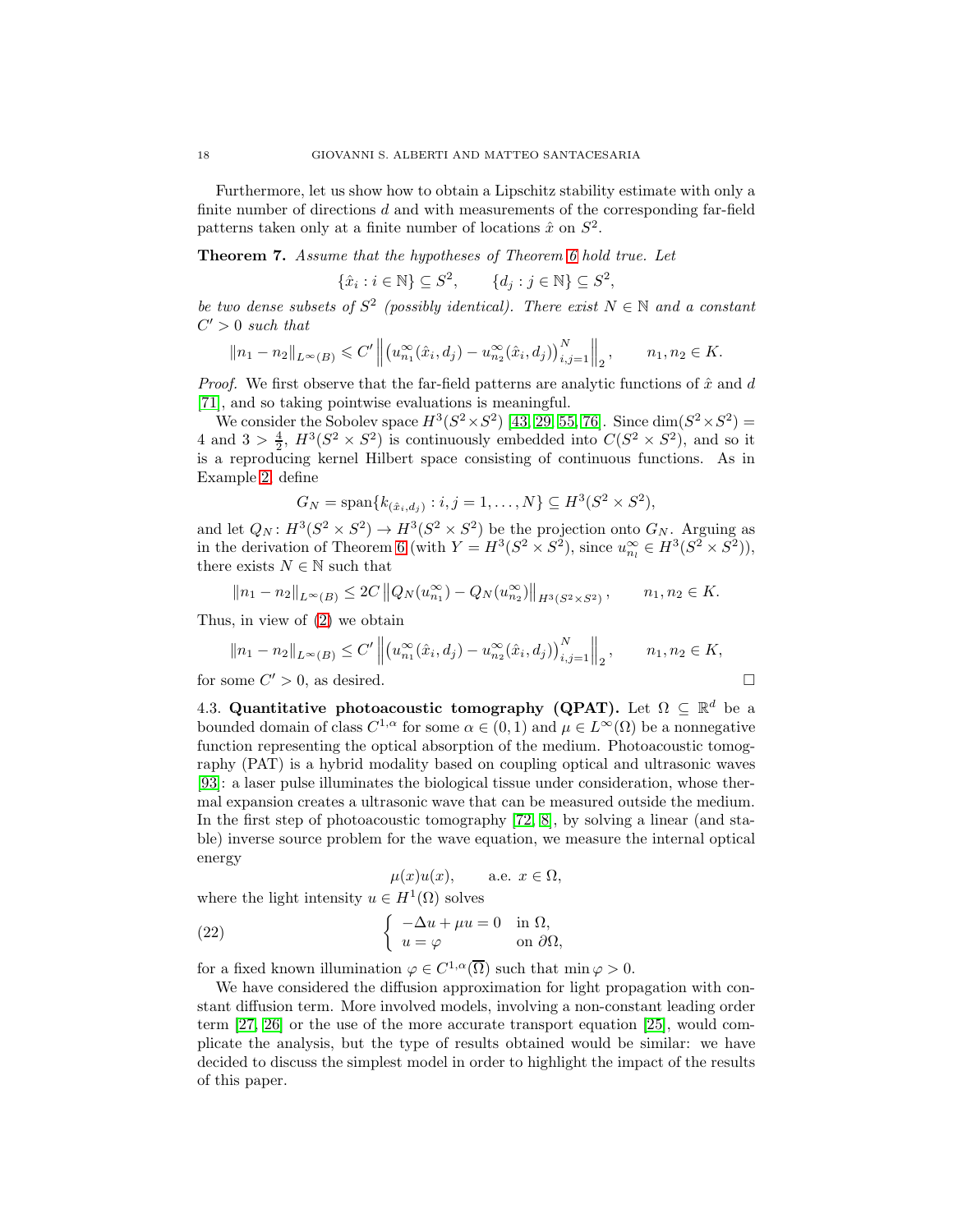The second step of PAT, called quantitative, consists in the reconstruction of  $\mu$ from the knowledge of the internal energy.

**Inverse problem of QPAT.** Given  $\mu u$  in  $\Omega$ , find  $\mu$  in  $\Omega$ .

We now set the various objects introduced in Section [2.](#page-2-0) Let

- $X = W$  be a finite-dimensional subspace of  $L^{\infty}(\Omega)$ ;
- $Y = L^2(\Omega);$
- $A = \{f \in X : \lambda^{-1} < \mu < \lambda \text{ in } \Omega \text{ for some } \lambda > 0\};$
- $F(\mu) = \mu u$ , where  $u \in H^1(\Omega)$  is the unique weak solution of [\(22\)](#page-17-0);
- $K = \{f \in X : \Lambda^{-1} \le \mu \le \Lambda \text{ in } \Omega\}$  for some fixed  $\Lambda > 0$ ;
- and  $Q_N: L^2(\Omega) \to L^2(\Omega)$  be bounded linear maps,  $N \in \mathbb{N}$ , such that  $Q_N = Q_N^*$  and  $Q_N \to I_{L^2(\Omega)}$  strongly as  $N \to +\infty$ .

Several Lipschitz stability estimates have been derived for PAT [\[27,](#page-21-16) [26,](#page-21-17) [73\]](#page-23-16). For completeness, we provide a proof in the setting considered here.

**Proposition 8.** There exists a constant  $C > 0$  depending only on  $\Omega$ , W,  $\Lambda$  and  $\varphi$ such that

$$
\|\mu_1 - \mu_2\|_{\infty} \le C \|\mu_1 u_1 - \mu_2 u_2\|_2, \qquad \mu_1, \mu_2 \in K,
$$

where  $u_i \in H^1(\Omega)$  is the solution to [\(22\)](#page-17-0) with coefficient  $\mu = \mu_i$ .

Remark. As it will be clear from the proof, the dependence of  $C$  on  $W$  appears only to replace the  $L^2$  norm of  $\mu_1 - \mu_2$  on the left hand side by the more natural  $L^{\infty}$  norm. This dependence may be dropped if higher order Sobolev (or Hölder) norms are used [\[27,](#page-21-16) [26\]](#page-21-17).

*Proof.* Let us denote the unique solution to [\(22\)](#page-17-0) by  $u(\mu)$ , so that  $F(\mu) = \mu u(\mu)$ . In the proof, by an abuse of notation, several different positive constants depending only on  $\Omega$ , W,  $\Lambda$  and  $\varphi$  will be denoted by the same letter C.

<span id="page-18-2"></span>We claim that there exists  $C > 0$  such that

(23) 
$$
u(\mu) \ge C \quad \text{in } \Omega, \qquad \mu \in K.
$$

Take  $\mu \in K$ . By classical elliptic regularity theory (see, e.g., [\[58,](#page-23-17) Theorem 8.29]) we have that  $u(\mu) \in C^1(\overline{\Omega})$  and

<span id="page-18-3"></span>(24) ku(µ)kC1(Ω) ≤ C.

As a consequence, since  $\varphi$  is positive, there exists  $\Omega' \in \Omega$  such that

(25) 
$$
u(\mu) \ge \frac{\min \varphi}{2} \quad \text{in } \Omega \setminus \Omega'.
$$

By the strong maximum principle (see, e.g., [\[58,](#page-23-17) Theorem 8.19] applied to  $-u(\mu)$ ) we have  $u(\mu) > 0$  in  $\Omega$ . Thus, the Harnack inequality ([\[58,](#page-23-17) Theorem 8.20]) yields

(26) 
$$
u(\mu) \ge C \quad \text{in } \Omega'.
$$

Finally, combining [\(25\)](#page-18-0) and [\(26\)](#page-18-1) we obtain [\(23\)](#page-18-2).

In view of [\(22\)](#page-17-0) we have that

<span id="page-18-4"></span><span id="page-18-1"></span><span id="page-18-0"></span>
$$
\begin{cases}\n-\Delta(u(\mu_1) - u(\mu_2)) = F(\mu_2) - F(\mu_1) & \text{in } \Omega, \\
u(\mu_1) - u(\mu_2) = 0 & \text{on } \partial\Omega.\n\end{cases}
$$

Thus, standard energy estimates for the Poisson equation give

$$
(27) \t\t\t ||u(\mu_1) - u(\mu_2)||_2 \le C ||F(\mu_1) - F(\mu_2)||_2, \t\t \mu_1, \mu_2 \in K.
$$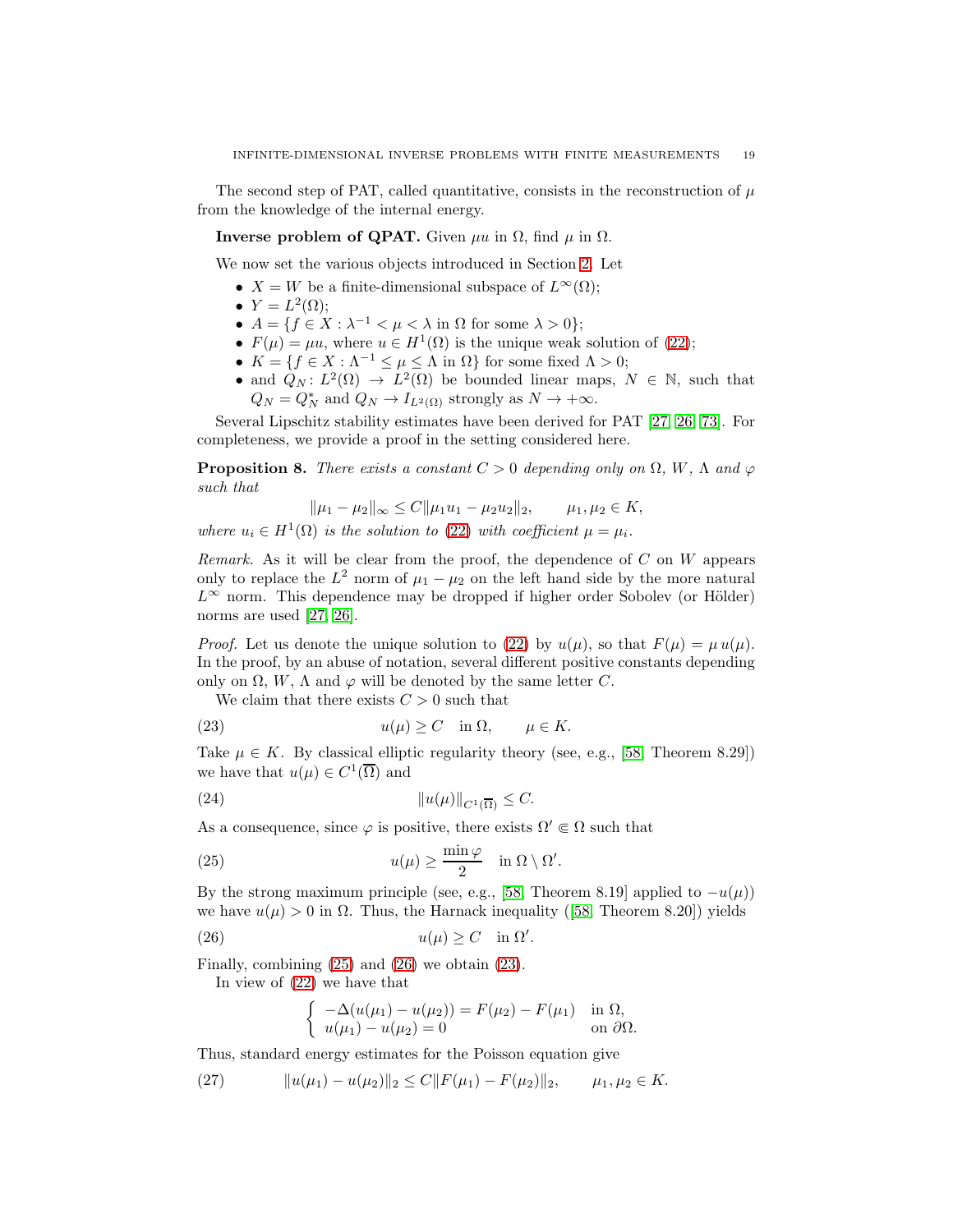Let us now show the Lipschitz stability estimate of the statement. Using the identity

$$
\mu_1 - \mu_2 = \frac{F(\mu_1) - F(\mu_2)}{u(\mu_1)} + F(\mu_2) \frac{u(\mu_2) - u(\mu_1)}{u(\mu_1)u(\mu_2)}, \qquad \mu_1, \mu_2 \in K,
$$

thanks to [\(23\)](#page-18-2), [\(24\)](#page-18-3) and [\(27\)](#page-18-4) we readily derive for  $\mu_1, \mu_2 \in K$ 

$$
\|\mu_1 - \mu_2\|_2 \le \frac{\|F(\mu_1) - F(\mu_2)\|_2}{\inf u(\mu_1)} + \|F(\mu_2)\|_{\infty} \frac{\|u(\mu_1) - u(\mu_2)\|_2}{\inf u(\mu_1) \inf u(\mu_2)}
$$
  

$$
\le C \|F(\mu_1) - F(\mu_2)\|_2.
$$

Finally, the  $L^2$  norm of  $\mu_1 - \mu_2$  may be replaced by the  $L^{\infty}$  norm because the space  $W$  is finite dimensional and all norms are equivalent.  $\square$ 

Note that the map  $F$  is certainly Fréchet differentiable because it is in fact analytic (the map  $\mu \in A \mapsto u(\mu) \in Y$  is analytic). Therefore, it is possible to apply Theorem [2](#page-6-3) to this inverse problem and obtain a Lipschitz stability estimate with finite-dimensional measurements.

**Theorem 9.** Under the above assumptions, there exists  $N \in \mathbb{N}$  (given explicitly by  $(6)$ ) such that

$$
(28) \t\t ||\mu_1 - \mu_2||_{\infty} \leq 2C||Q_N(\mu_1 u_1) - Q_N(\mu_2 u_2)||_2, \t \mu_1, \mu_2 \in K,
$$

where  $u_i \in H^1(\Omega)$  is the solution to [\(22\)](#page-17-0) with coefficient  $\mu = \mu_i$ .

As in the previous examples, the projections  $Q_N$  may be chosen as low-pass filters. The reconstruction algorithm discussed in Section [3](#page-9-0) may be used to recover the unknown  $\mu$  from finite measurements.

We considered PAT as a key example, but the analysis presented here may be easily generalized to several other hybrid imaging inverse problems with internal data [\[24,](#page-21-19) [8\]](#page-20-0), such as thermo-acoustic tomography, dynamic elastography and acousto-electric tomography.

## 5. Conclusion

<span id="page-19-0"></span>In this paper, we have discussed a general framework to derive Lipschitz stability estimates for nonlinear inverse problems with finite measurements, under the assumption that the unknown belongs to a finite-dimensional space. A global reconstruction algorithm was also derived, based on a nonlinear Landweber iteration. We then applied the general theory to Calderón's inverse problem for EIT, to inverse scattering and to quantitative photoacoustic tomography.

Let us discuss a few research directions motivated by the findings of this work.

- The assumption of the finite dimensionality of  $W$  is not needed in Theorem [2,](#page-6-3) part [\(ii\).](#page-6-1) Thus, it would be interesting to investigate whether the condition  $s_N \leq \frac{1}{2C}$  may be derived in some cases with the only compactness assumption on  $K$ . The latter could follow from a more general argument based on compact embeddings.
- The theory of compressed sensing (CS) allows for the recovery of sparse signals from a number of (linear) measurements that is proportional to the sparsity (up to log factors), under suitable incoherence assumptions. The classical theory, working for a unitary forward map  $F$ , was recently extended to arbitrary linear maps with bounded inverse [\[11\]](#page-20-5). It would be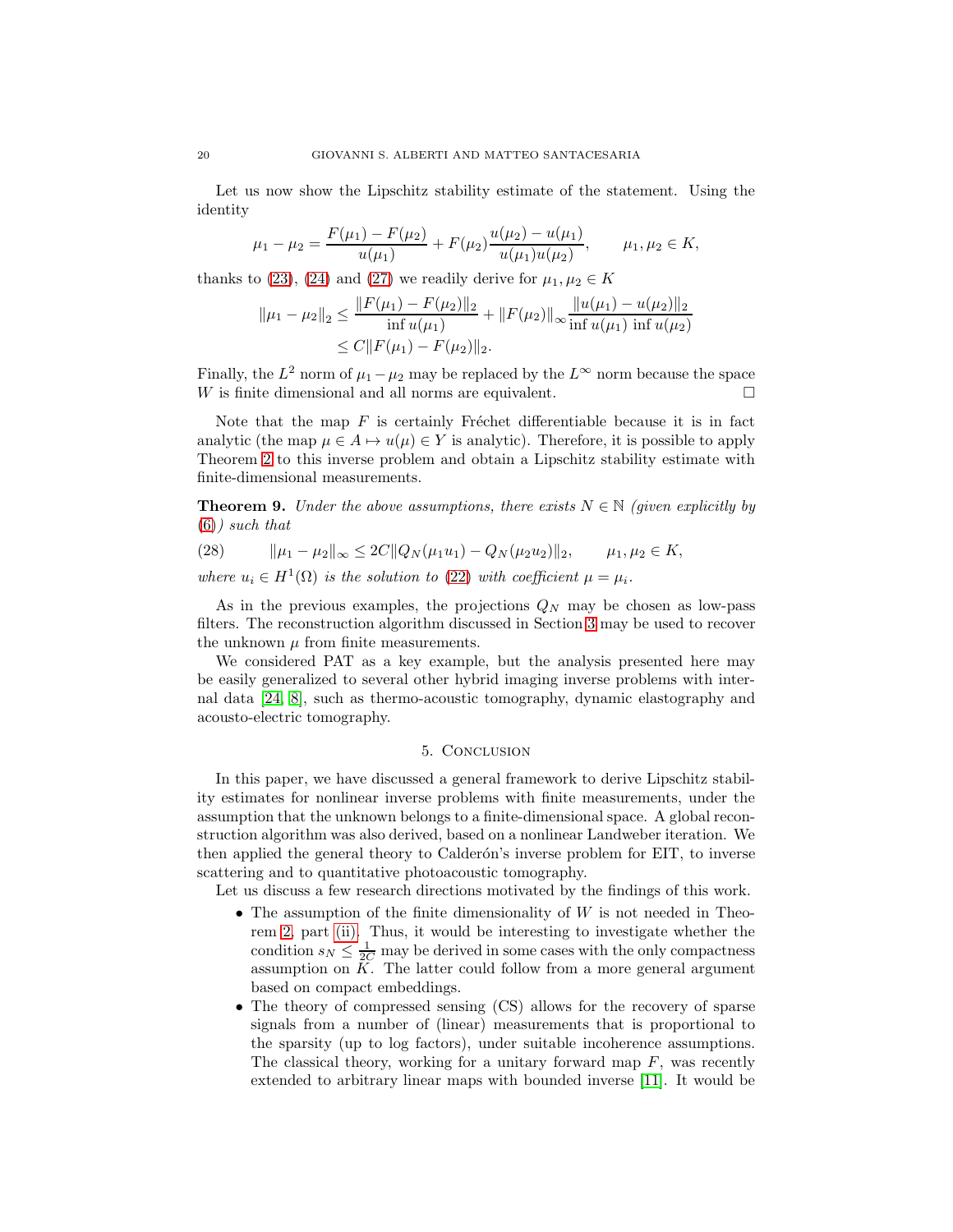interesting to apply CS to the general nonlinear setup presented in this paper by using the results of [\[59,](#page-23-18) [60\]](#page-23-19).

- The numerical implementation of the reconstruction algorithm constructed in Section [3](#page-9-0) would allow for testing its efficiency and applicability.
- In this work, we have limited ourselves to considering three nonlinear inverse problems as proofs of concept, but it would be interesting to apply the theory to other examples, for instance where the unknown is supposed to have a particular shape (e.g. a polygon) with unknown location [\[31,](#page-21-4) [35\]](#page-22-8) or for inverse problems with fractional operators [\[87,](#page-24-5) [47\]](#page-22-19).
- In Theorem [2,](#page-6-3) the dependence on the mismodeling error in the stability estimate is not sharp, as discussed in Remark [2.](#page-6-6) A very challenging question is then to improve upon this dependence, without losing the generality of our approach.

#### **REFERENCES**

- <span id="page-20-10"></span>[1] B. Adcock and A. C. Hansen. A generalized sampling theorem for stable reconstructions in arbitrary bases. J. Fourier Anal. Appl., 18(4):685–716, 2012. URL: <https://doi.org/10.1007/s00041-012-9221-x>, [doi:10.1007/s00041-012-9221-x](http://dx.doi.org/10.1007/s00041-012-9221-x).
- <span id="page-20-12"></span>[2] B. Adcock and A. C. Hansen. Generalized sampling and infinite-dimensional compressed sensing. Found. Comput. Math., 16(5):1263–1323, 2016. URL: <https://doi.org/10.1007/s10208-015-9276-6>.
- <span id="page-20-11"></span>[3] B. Adcock, A. C. Hansen, and C. Poon. Beyond consistent reconstructions: optimality and sharp bounds for generalized sampling, and application to the uniform resampling problem. SIAM J. Math. Anal., 45(5):3132–3167, 2013. URL: <https://doi.org/10.1137/120895846>, [doi:10.1137/120895846](http://dx.doi.org/10.1137/120895846).
- <span id="page-20-13"></span>[4] B. Adcock, A. C. Hansen, C. Poon, and B. Roman. Breaking the coherence barrier: a new theory for compressed sensing. Forum Math. Sigma, 5:e4, 84, 2017. URL: <http://dx.doi.org/10.1017/fms.2016.32>, [doi:10.1017/fms.2016.32](http://dx.doi.org/10.1017/fms.2016.32).
- <span id="page-20-8"></span>[5] J. Adler and O. Oktem. Solving ill-posed inverse problems using iterative deep neural networks. Inverse Problems, 33(12):124007, 2017.
- <span id="page-20-9"></span>[6] J. Adler and O. Öktem. Learned primal-dual reconstruction. IEEE transactions on medical imaging, 37(6):1322–1332, 2018.
- <span id="page-20-7"></span>[7] G. S. Alberti, Á. Arroyo, and M. Santacesaria. Inverse problems on low-dimensional manifolds. arXiv preprint arXiv:2009.00574, 2020.
- <span id="page-20-0"></span>[8] G. S. Alberti and Y. Capdeboscq. Lectures on elliptic methods for hybrid inverse problems, volume 25 of Cours Spécialisés [Specialized Courses]. Société Mathématique de France, Paris, 2018.
- <span id="page-20-4"></span>[9] G. S. Alberti and M. Santacesaria. Calderón's inverse problem with a finite number of measurements. Forum Math. Sigma, 7:Paper No. e35, 20, 2019. URL: <https://doi.org/10.1017/fms.2019.31>, [doi:10.1017/fms.2019.31](http://dx.doi.org/10.1017/fms.2019.31).
- <span id="page-20-6"></span>[10] G. S. Alberti and M. Santacesaria. Calderón's inverse problem with a finite number of measurements II: independent data. Applicable Analysis, 2020.
- <span id="page-20-5"></span>[11] G. S. Alberti and M. Santacesaria. Infinite dimensional compressed sensing from anisotropic measurements and applications to inverse problems in PDE. Appl. Comput. Harmon. Anal., 50:105–146, 2021. URL: <https://doi.org/10.1016/j.acha.2019.08.002>, [doi:10.1016/j.acha.2019.08.002](http://dx.doi.org/10.1016/j.acha.2019.08.002).
- <span id="page-20-1"></span>[12] G. Alessandrini. Stable determination of conductivity by boundary measurements. Applicable Analysis, 27(1-3):153–172, 1988.
- <span id="page-20-2"></span>[13] G. Alessandrini, E. Beretta, and S. Vessella. Determining linear cracks by boundary measurements: Lipschitz stability. SIAM Journal on Mathematical Analysis, 27(2):361–375, 1996. URL: <https://doi.org/10.1137/S0036141094265791>, [doi:10.1137/S0036141094265791](http://dx.doi.org/10.1137/S0036141094265791).
- <span id="page-20-3"></span>[14] G. Alessandrini, M. V. De Hoop, and R. Gaburro. Uniqueness for the electrostatic inverse boundary value problem with piecewise constant anisotropic conductivities. Inverse Problems, 33(12):125013, 2017.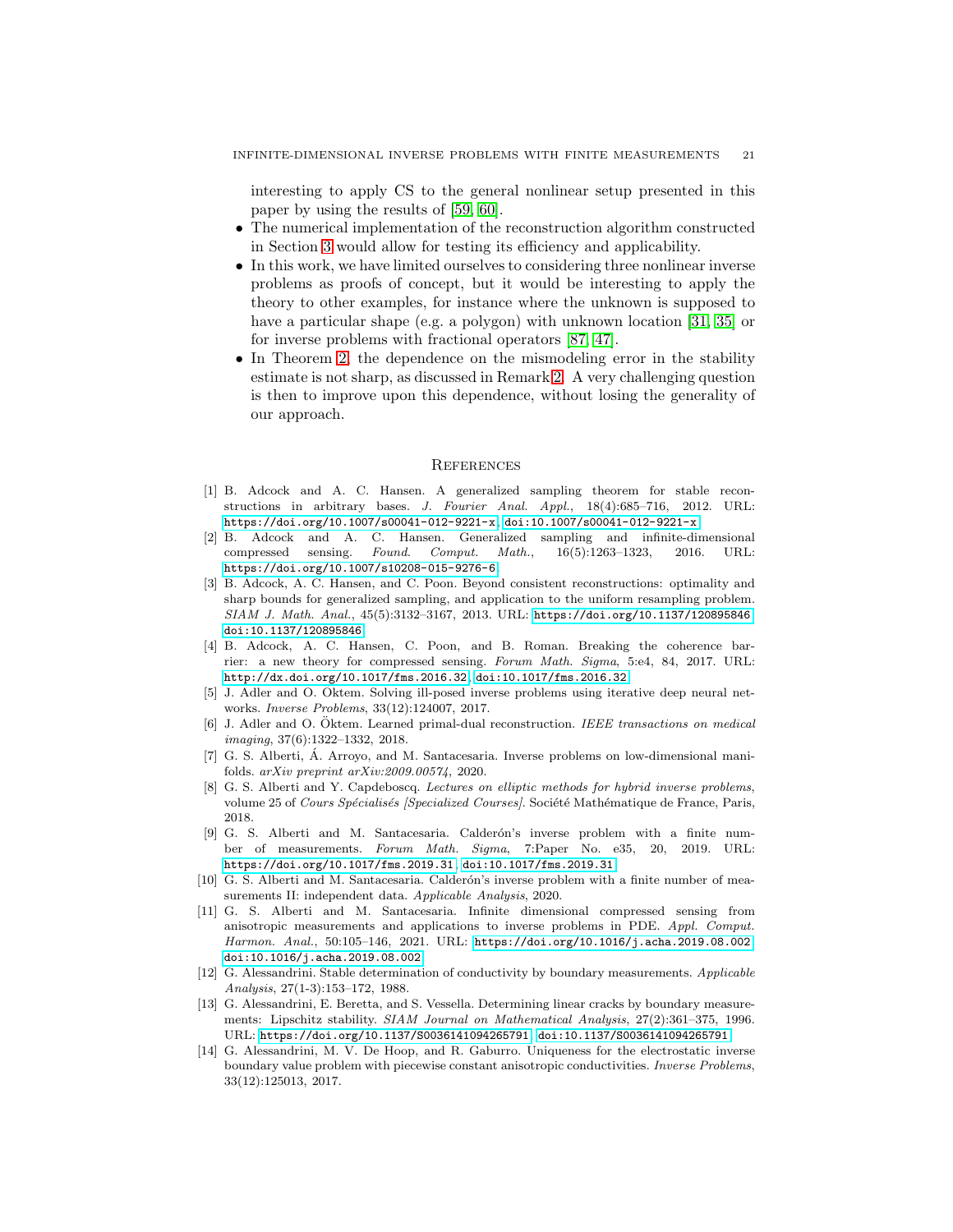- <span id="page-21-7"></span>[15] G. Alessandrini, M. V. de Hoop, R. Gaburro, and E. Sincich. Lipschitz stability for the electrostatic inverse boundary value problem with piecewise linear conductivities. J. Math. Pures Appl.  $(9)$ , 107(5):638-664, 2017. URL: <https://doi.org/10.1016/j.matpur.2016.10.001>.
- <span id="page-21-8"></span>[16] G. Alessandrini, M. V. de Hoop, R. Gaburro, and E. Sincich. Lipschitz stability for a piecewise linear Schrödinger potential from local Cauchy data. Asymptot. Anal., 108(3):115-149, 2018. URL: <https://doi.org/10.3233/asy-171457>, [doi:10.3233/asy-171457](http://dx.doi.org/10.3233/asy-171457).
- <span id="page-21-9"></span>[17] G. Alessandrini and L. Rondi. Determining a sound-soft polyhedral scatterer by a single farfield measurement. Proceedings of the American Mathematical Society, 133(6):1685-1691, 2005.
- <span id="page-21-0"></span>[18] G. Alessandrini and S. Vessella. Lipschitz stability for the inverse conductivity problem. Adv. in Appl. Math., 35(2):207-241, 2005. URL: <http://dx.doi.org/10.1016/j.aam.2004.12.002>, [doi:10.1016/j.aam.2004.12.002](http://dx.doi.org/10.1016/j.aam.2004.12.002).
- <span id="page-21-13"></span>[19] A. Ambrosetti and G. Prodi. A primer of nonlinear analysis, volume 34 of Cambridge Studies in Advanced Mathematics. Cambridge University Press, Cambridge, 1995. Corrected reprint of the 1993 original.
- <span id="page-21-12"></span>[20] N. Aronszajn. Theory of reproducing kernels. Trans. Amer. Math. Soc., 68:337–404, 1950. URL: <https://doi.org/10.2307/1990404>, [doi:10.2307/1990404](http://dx.doi.org/10.2307/1990404).
- <span id="page-21-11"></span>[21] S. Arridge, P. Maass, O. Öktem, and C.-B. Schönlieb. Solving inverse problems using datadriven models. Acta Numerica, 28:1-174, 2019. [doi:10.1017/S0962492919000059](http://dx.doi.org/10.1017/S0962492919000059).
- <span id="page-21-14"></span>[22] K. Astala and L. Päivärinta. Calderón's inverse conductivity problem in the plane. Annals of Mathematics, pages 265–299, 2006.
- <span id="page-21-1"></span>[23] V. Bacchelli and S. Vessella. Lipschitz stability for a stationary 2D inverse problem with unknown polygonal boundary. Inverse problems, 22(5):1627, 2006.
- <span id="page-21-19"></span>[24] G. Bal. Hybrid inverse problems and internal functionals. In Inverse problems and applications: inside out. II, volume 60 of Math. Sci. Res. Inst. Publ., pages 325-368. Cambridge Univ. Press, Cambridge, 2013.
- <span id="page-21-18"></span>[25] G. Bal, A. Jollivet, and V. Jugnon. Inverse transport theory of photoacoustics. Inverse Problems, 26(2):025011, 35, 2010. URL: <http://dx.doi.org/10.1088/0266-5611/26/2/025011>, [doi:10.1088/0266-5611/26/2/025011](http://dx.doi.org/10.1088/0266-5611/26/2/025011).
- <span id="page-21-17"></span>[26] G. Bal and K. Ren. Multi-source quantitative photoacoustic tomography in a diffusive regime. Inverse Problems, 27(7):075003, 20, 2011. URL: <http://dx.doi.org/10.1088/0266-5611/27/7/075003>, [doi:10.1088/0266-5611](http://dx.doi.org/10.1088/0266-5611).
- <span id="page-21-16"></span>[27] G. Bal and G. Uhlmann. Inverse diffusion theory of photoacoustics. Inverse Problems, 26(8):085010, 2010. URL: <http://stacks.iop.org/0266-5611/26/i=8/a=085010>.
- <span id="page-21-10"></span>[28] G. Bao, H. Zhang, and J. Zou. Unique determination of periodic polyhedral structures by scattered electromagnetic fields. Transactions of the American Mathematical Society, 363(9):4527–4551, 2011.
- <span id="page-21-15"></span>[29] J. A. Barceló, T. Luque, and S. Pérez-Esteva. Characterization of Sobolev spaces on the sphere. J. Math. Anal. Appl., 491(1):124240, 23, 2020. URL: <https://doi.org/10.1016/j.jmaa.2020.124240>, [doi:10.1016/j.jmaa.2020.124240](http://dx.doi.org/10.1016/j.jmaa.2020.124240).
- <span id="page-21-5"></span>[30] E. Beretta, M. V. de Hoop, F. Faucher, and O. Scherzer. Inverse boundary value problem for the Helmholtz equation: quantitative conditional Lipschitz stability estimates. SIAM J. Math. Anal., 48(6):3962–3983, 2016. URL: <https://doi.org/10.1137/15M1043856>, [doi:10.1137/15M1043856](http://dx.doi.org/10.1137/15M1043856).
- <span id="page-21-4"></span>[31] E. Beretta, M. V. de Hoop, E. Francini, and S. Vessella. Stable determination of polyhedral interfaces from boundary data for the Helmholtz equation. Comm. Partial Differential Equations, 40(7):1365–1392, 2015. URL: <https://doi.org/10.1080/03605302.2015.1007379>.
- <span id="page-21-6"></span>[32] E. Beretta, M. V. de Hoop, E. Francini, S. Vessella, and J. Zhai. Uniqueness and Lipschitz stability of an inverse boundary value problem for time-harmonic elastic waves. Inverse Problems, 33(3):035013, 27, 2017. URL: <https://doi.org/10.1088/1361-6420/aa5bef>.
- <span id="page-21-3"></span>[33] E. Beretta, M. V. de Hoop, and L. Qiu. Lipschitz stability of an inverse boundary value problem for a Schrödinger-type equation. SIAM J. Math. Anal., 45(2):679–699, 2013. URL: <https://doi.org/10.1137/120869201>.
- <span id="page-21-2"></span>[34] E. Beretta and E. Francini. Lipschitz stability for the electrical impedance tomography problem: the complex case. Comm. Partial Differential Equations, 36(10):1723–1749, 2011. URL: <http://dx.doi.org/10.1080/03605302.2011.552930>, [doi:10.1080/03605302.2011.552930](http://dx.doi.org/10.1080/03605302.2011.552930).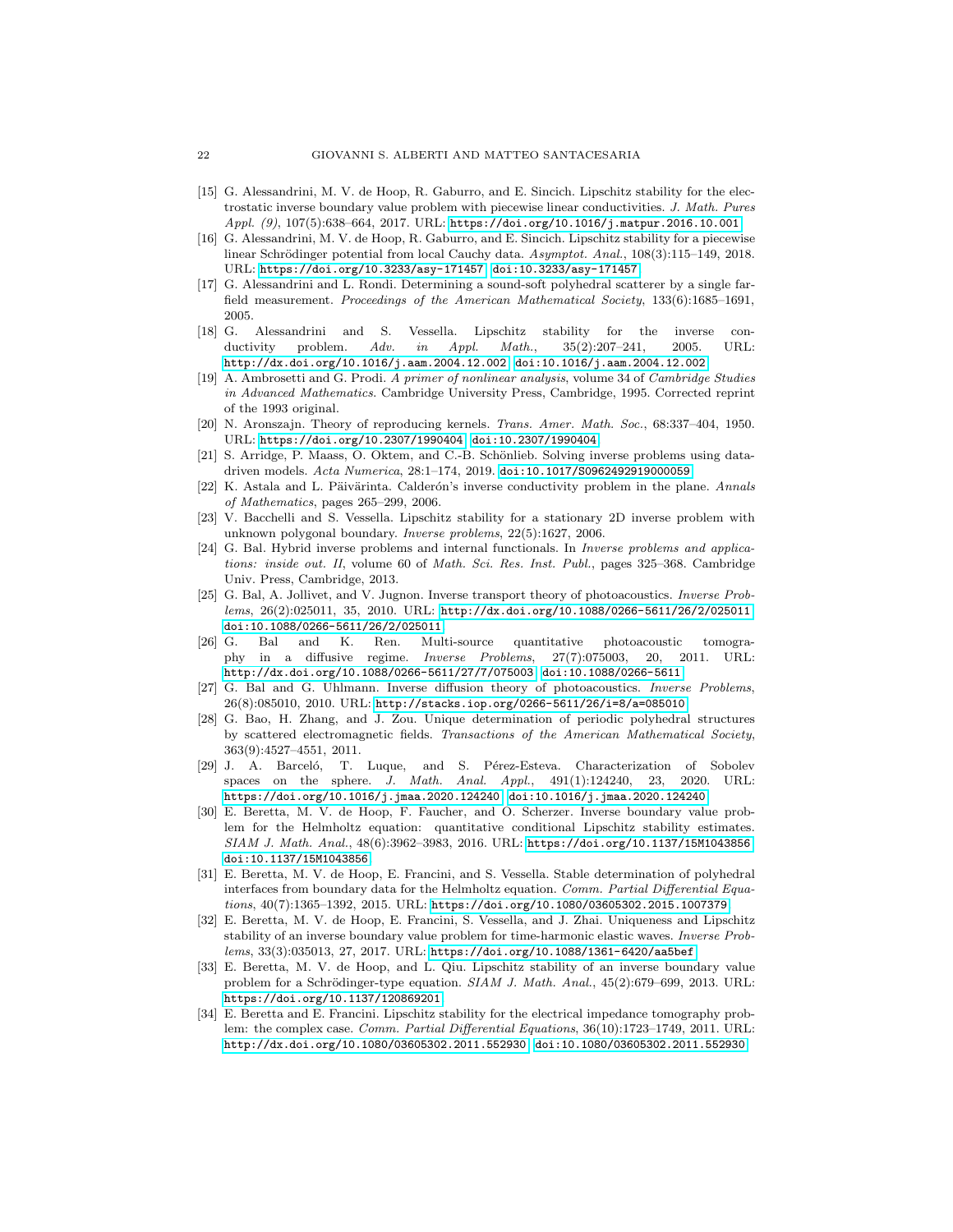- <span id="page-22-8"></span>[35] E. Beretta and E. Francini. Global Lipschitz stability estimates for polygonal conductivity inclusions from boundary measurements. Applicable Analysis, 2020. [doi:10.1080/00036811.2020.1775819](http://dx.doi.org/10.1080/00036811.2020.1775819).
- <span id="page-22-7"></span>[36] E. Beretta, E. Francini, A. Morassi, E. Rosset, and S. Vessella. Lipschitz continuous dependence of piecewise constant Lamé coefficients from boundary data: the case of non-flat interfaces. Inverse Problems, 30(12):125005, 18, 2014. URL: <https://doi.org/10.1088/0266-5611/30/12/125005>, [doi:10.1088/0266-5611/30/12/125005](http://dx.doi.org/10.1088/0266-5611/30/12/125005).
- <span id="page-22-4"></span>[37] E. Beretta, E. Francini, and S. Vessella. Determination of a linear crack in an elastic body from boundary measurements—Lipschitz stability. SIAM J. Math. Anal., 40(3):984–1002, 2008. URL: <https://doi.org/10.1137/070698397>, [doi:10.1137/070698397](http://dx.doi.org/10.1137/070698397).
- <span id="page-22-6"></span>[38] E. Beretta, E. Francini, and S. Vessella. Uniqueness and Lipschitz stability for the identification of Lamé parameters from boundary measurements. Inverse Problems & Imaging, 8:611, 2014. URL: <http://aimsciences.org//article/id/ff249a38-f118-46b5-b7f2-fe64a5502f35>, [doi:10.3934/ipi.2014.8.611](http://dx.doi.org/10.3934/ipi.2014.8.611).
- <span id="page-22-10"></span>[39] E. Blåsten and H. Liu. On corners scattering stably and stable shape determination by a single far-field pattern. Indiana University Mathematics Journal, 2019.
- <span id="page-22-11"></span>[40] E. Blåsten and H. Liu. Recovering piecewise constant refractive indices by a single far-field pattern. Inverse Problems, 36(8):085005, aug 2020. URL: <https://doi.org/10.1088%2F1361-6420%2Fab958f>, [doi:10.1088/1361-6420/ab958f](http://dx.doi.org/10.1088/1361-6420/ab958f).
- <span id="page-22-14"></span>[41] L. Borcea. Electrical impedance tomography. Inverse Problems, 18(6):R99–R136, 2002. URL: <https://doi.org/10.1088/0266-5611/18/6/201>, [doi:10.1088/0266-5611/18/6/201](http://dx.doi.org/10.1088/0266-5611/18/6/201).
- <span id="page-22-5"></span>[42] L. Bourgeois. A remark on Lipschitz stability for inverse problems. Comptes Rendus Mathematique, 351(5-6):187–190, 2013.
- <span id="page-22-18"></span>[43] J. S. Brauchart and J. Dick. A characterization of Sobolev spaces on the sphere and an extension of Stolarsky's invariance principle to arbitrary smoothness. Constr. Approx., 38(3):397–445, 2013. URL: <https://doi.org/10.1007/s00365-013-9217-z>, [doi:10.1007/s00365-013-9217-z](http://dx.doi.org/10.1007/s00365-013-9217-z).
- <span id="page-22-0"></span>[44] A. P. Calderón. On an inverse boundary value problem. In Seminar on Numerical Analysis and its Applications to Continuum Physics (Rio de Janeiro, 1980), pages 65–73. Soc. Brasil. Mat., Rio de Janeiro, 1980.
- <span id="page-22-17"></span>[45] P. Caro, A. García, and J. M. Reyes. Stability of the Calderón problem for less regular conductivities. J. Differential Equations, 254(2):469–492, 2013. URL: <https://doi.org/10.1016/j.jde.2012.08.018>, [doi:10.1016/j.jde.2012.08.018](http://dx.doi.org/10.1016/j.jde.2012.08.018).
- <span id="page-22-15"></span>[46] P. Caro and K. M. Rogers. Global uniqueness for the Calderón problem with Lipschitz conductivities. In Forum of Mathematics, Pi, volume 4. Cambridge University Press, 2016.
- <span id="page-22-19"></span>[47] M. Cekić, Y.-H. Lin, and A. Rüland. The Calderón problem for the fractional Schrödinger equation with drift. Calculus of Variations and Partial Differential Equations, 59:1–46, 2020.
- <span id="page-22-1"></span>[48] M. Cheney, D. Isaacson, and J. C. Newell. Electrical impedance tomography. SIAM Rev., 41(1):85–101, 1999. URL: <https://doi.org/10.1137/S0036144598333613>, [doi:10.1137/S0036144598333613](http://dx.doi.org/10.1137/S0036144598333613).
- <span id="page-22-9"></span>[49] J. Cheng and M. Yamamoto. Uniqueness in an inverse scattering problem within non-trapping polygonal obstacles with at most two incoming waves. Inverse Problems, 19(6):1361, 2003.
- <span id="page-22-16"></span>[50] A. Clop, D. Faraco, and A. Ruiz. Stability of Calderón's inverse conductivity problem in the plane for discontinuous conductivities. Inverse Probl. Imaging, 4(1):49–91, 2010.
- <span id="page-22-2"></span>[51] D. Colton and R. Kress. Inverse acoustic and electromagnetic scattering theory, volume 93 of Applied Mathematical Sciences. Springer, New York, third edition, 2013. URL: <https://doi.org/10.1007/978-1-4614-4942-3>, [doi:10.1007/978-1-4614-4942-3](http://dx.doi.org/10.1007/978-1-4614-4942-3).
- <span id="page-22-12"></span>[52] M. Dashti, S. Harris, and A. Stuart. Besov priors for Bayesian inverse problems. Inverse Probl. Imaging, 6(2):183–200, 2012. URL: <https://doi.org/10.3934/ipi.2012.6.183>, [doi:10.3934/ipi.2012.6.183](http://dx.doi.org/10.3934/ipi.2012.6.183).
- <span id="page-22-3"></span>[53] M. V. de Hoop, L. Qiu, and O. Scherzer. Local analysis of inverse problems: Hölder stability and iterative reconstruction. Inverse Problems, 28(4):045001, 16, 2012. URL: <https://doi.org/10.1088/0266-5611/28/4/045001>, [doi:10.1088/0266-5611/28/4/045001](http://dx.doi.org/10.1088/0266-5611/28/4/045001).
- <span id="page-22-13"></span>[54] M. V. de Hoop, L. Qiu, and O. Scherzer. An analysis of a multi-level projected steepest descent iteration for nonlinear inverse problems in Banach spaces subject to stability constraints.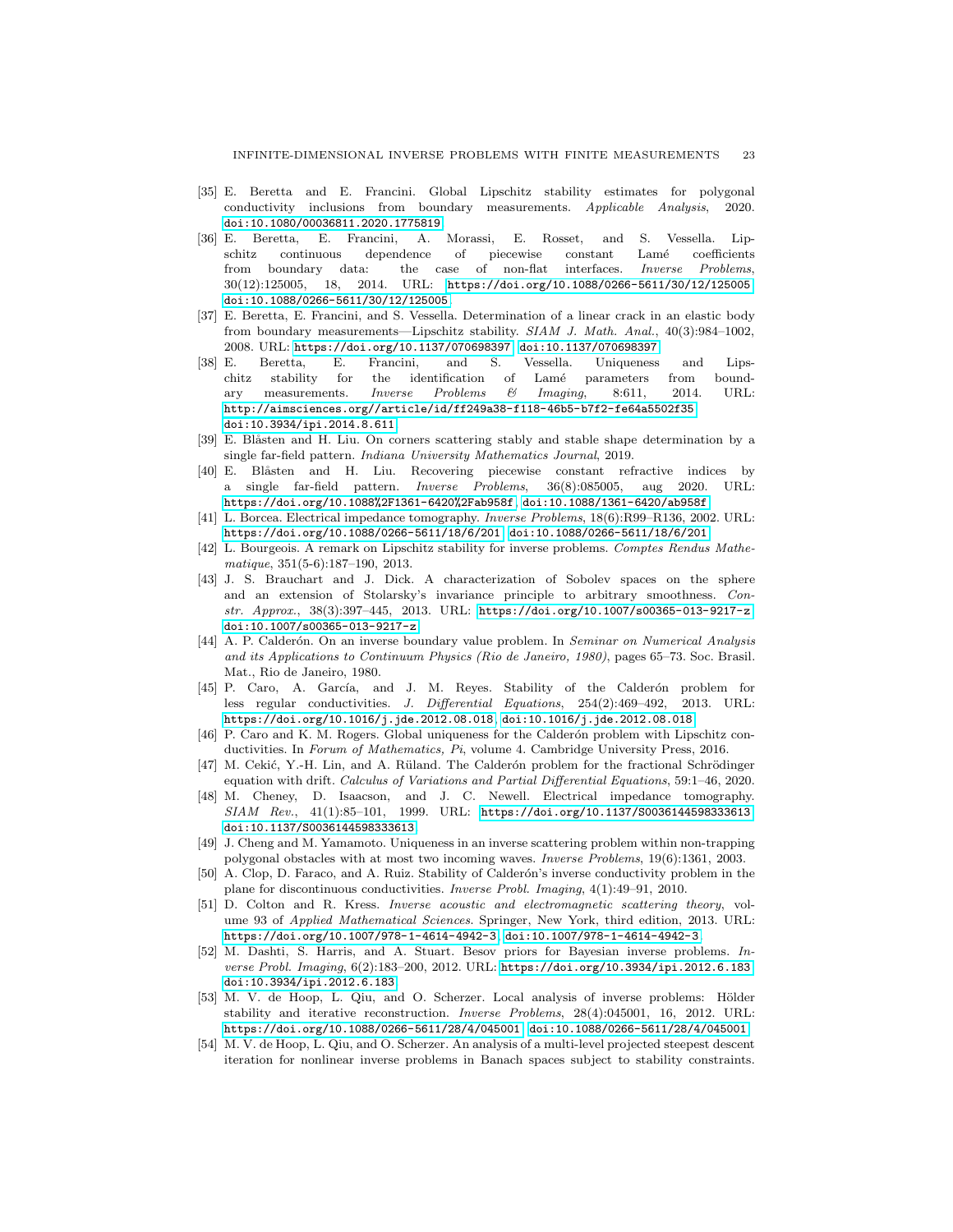Numer. Math., 129(1):127–148, 2015. URL: <https://doi.org/10.1007/s00211-014-0629-x>, [doi:10.1007/s00211-014-0629-x](http://dx.doi.org/10.1007/s00211-014-0629-x).

- <span id="page-23-14"></span>[55] E. De Vito, N. Mücke, and L. Rosasco. Reproducing kernel hilbert spaces on manifolds: Sobolev and diffusion spaces. Analysis and Applications, pages 1–34, 2020. [doi:10.1142/S0219530520400114](http://dx.doi.org/10.1142/S0219530520400114).
- <span id="page-23-7"></span>[56] A. Friedman and V. Isakov. On the uniqueness in the inverse conductivity problem with one measurement. Indiana University Mathematics Journal, 38(3):563–579, 1989.
- <span id="page-23-4"></span>[57] R. Gaburro and E. Sincich. Lipschitz stability for the inverse conductivity problem for a conformal class of anisotropic conductivities. Inverse Problems, 31(1):015008, 26, 2015. URL: <https://doi.org/10.1088/0266-5611/31/1/015008>.
- <span id="page-23-17"></span>[58] D. Gilbarg and N. S. Trudinger. Elliptic partial differential equations of second order. Classics in Mathematics. Springer-Verlag, Berlin, 2001. Reprint of the 1998 edition.
- <span id="page-23-18"></span>[59] M. Grasmair, M. Haltmeier, and O. Scherzer. Necessary and sufficient conditions for linear convergence of  $\ell^1$ -regularization. Comm. Pure Appl. Math., 64(2):161-182, 2011. URL: <https://doi.org/10.1002/cpa.20350>, [doi:10.1002/cpa.20350](http://dx.doi.org/10.1002/cpa.20350).
- <span id="page-23-19"></span>[60] M. Grasmair, M. Haltmeier, and O. Scherzer. The residual method for regularizing ill-posed problems. Appl. Math. Comput., 218(6):2693–2710, 2011. URL: <https://doi.org/10.1016/j.amc.2011.08.009>, [doi:10.1016/j.amc.2011.08.009](http://dx.doi.org/10.1016/j.amc.2011.08.009).
- <span id="page-23-15"></span>[61] B. Haberman. Uniqueness in Calderón's problem for conductivities with unbounded gradient. Communications in Mathematical Physics, 340(2):639–659, 2015.
- <span id="page-23-6"></span>[62] B. Harrach. Uniqueness and Lipschitz stability in electrical impedance tomography with finitely many electrodes. Inverse Problems, 35(2):024005, jan 2019. URL: <https://doi.org/10.1088%2F1361-6420%2Faaf6fc>, [doi:10.1088/1361-6420/aaf6fc](http://dx.doi.org/10.1088/1361-6420/aaf6fc).
- <span id="page-23-9"></span>[63] B. Harrach. Uniqueness, stability and global convergence for a discrete inverse elliptic Robin transmission problem. Numerische Mathematik, 2020.
- <span id="page-23-5"></span>[64] B. Harrach and H. Meftahi. Global uniqueness and Lipschitz-stability for the inverse Robin transmission problem. SIAM J. Appl. Math., 79(2):525–550, 2019. URL: <https://doi.org/10.1137/18M1205388>, [doi:10.1137/18M1205388](http://dx.doi.org/10.1137/18M1205388).
- <span id="page-23-1"></span>[65] A. Hasanov Hasanoğlu and V. G. Romanov. Introduction to inverse problems for differential equations. Springer, Cham, 2017. URL: <https://doi.org/10.1007/978-3-319-62797-7>, [doi:10.1007/978-3-319-62797-7](http://dx.doi.org/10.1007/978-3-319-62797-7).
- <span id="page-23-8"></span>[66] G. Hu, M. Salo, and E. Vesalainen. Shape identification in inverse medium scattering problems with a single far-field pattern. SIAM Journal on Mathematical Analysis,  $48(1):152-165$ , 2016. [doi:10.1137/15M1032958](http://dx.doi.org/10.1137/15M1032958).
- <span id="page-23-0"></span>[67] V. Isakov. Inverse problems for partial differential equations, volume 127 of Applied Mathematical Sciences. Springer, Cham, third edition, 2017. URL: <https://doi.org/10.1007/978-3-319-51658-5>.
- <span id="page-23-10"></span>[68] J. Kaipio and E. Somersalo. Statistical inverse problems: discretization, model reduction and inverse crimes. J. Comput. Appl. Math., 198(2):493–504, 2007. URL: <https://doi.org/10.1016/j.cam.2005.09.027>, [doi:10.1016/j.cam.2005.09.027](http://dx.doi.org/10.1016/j.cam.2005.09.027).
- <span id="page-23-13"></span>[69] B. Kaltenbacher, A. Neubauer, and O. Scherzer. Iterative regularization methods for nonlinear ill-posed problems, volume 6 of Radon Series on Computational and Applied Mathematics. Walter de Gruyter GmbH & Co. KG, Berlin, 2008. URL: <https://doi.org/10.1515/9783110208276>, [doi:10.1515/9783110208276](http://dx.doi.org/10.1515/9783110208276).
- <span id="page-23-12"></span>[70] H. Kekkonen, M. Lassas, and S. Siltanen. Analysis of regularized inversion of data corrupted by white Gaussian noise. Inverse Problems, 30(4):045009, 18, 2014. URL: <https://doi.org/10.1088/0266-5611/30/4/045009>, [doi:10.1088/0266-5611/30/4/045009](http://dx.doi.org/10.1088/0266-5611/30/4/045009).
- <span id="page-23-2"></span>[71] A. Kirsch. An introduction to the mathematical theory of inverse problems, volume 120 of Applied Mathematical Sciences. Springer, New York, second edition, 2011. URL: <https://doi.org/10.1007/978-1-4419-8474-6>, [doi:10.1007/978-1-4419-8474-6](http://dx.doi.org/10.1007/978-1-4419-8474-6).
- <span id="page-23-3"></span>[72] P. Kuchment and L. Kunyansky. Mathematics of photoacoustic and thermoacoustic tomography. In Handbook of mathematical methods in imaging. Vol. 1, 2, 3, pages 1117–1167. Springer, New York, 2015.
- <span id="page-23-16"></span>[73] P. Kuchment and D. Steinhauer. Stabilizing inverse problems by internal data. Inverse Problems, 28(8):084007, 2012.
- <span id="page-23-11"></span>[74] M. Lassas, E. Saksman, and S. Siltanen. Discretization-invariant Bayesian inversion and Besov space priors. Inverse Probl. Imaging, 3(1):87–122, 2009. URL: <https://doi.org/10.3934/ipi.2009.3.87>, [doi:10.3934/ipi.2009.3.87](http://dx.doi.org/10.3934/ipi.2009.3.87).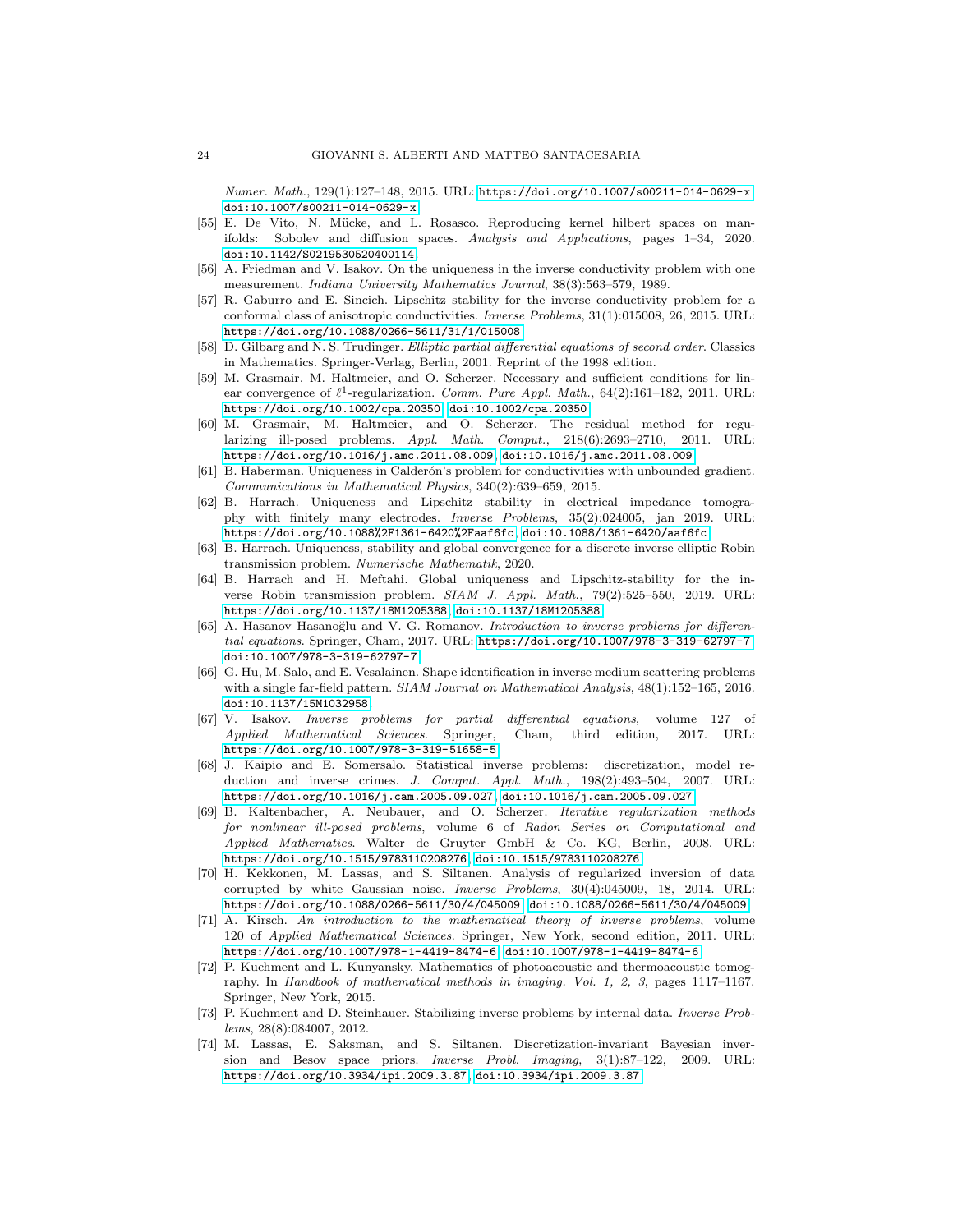- <span id="page-24-4"></span>[75] A. Lechleiter and A. Rieder. Newton regularizations for impedance tomography: convergence by local injectivity. Inverse Problems, 24(6):065009, oct 2008. URL: <https://doi.org/10.1088%2F0266-5611%2F24%2F6%2F065009>, [doi:10.1088/0266-5611/24/6/065009](http://dx.doi.org/10.1088/0266-5611/24/6/065009).
- <span id="page-24-19"></span>[76] B.-Z. Li and Q.-H. Ji. Sampling analysis in the complex reproducing kernel hilbert space. European Journal of Applied Mathematics, 26(1):109–120, 2015.
- <span id="page-24-6"></span>[77] H. Liu, M. Petrini, L. Rondi, and J. Xiao. Stable determination of sound-hard polyhedral scatterers by a minimal number of scattering measurements. Journal of Differential Equations, 262(3):1631 – 1670, 2017. URL: <http://www.sciencedirect.com/science/article/pii/S0022039616303552>, [doi:https://doi.org/10.1016/j.jde.2016.10.021](http://dx.doi.org/https://doi.org/10.1016/j.jde.2016.10.021).
- <span id="page-24-7"></span>[78] A. Lucas, M. Iliadis, R. Molina, and A. K. Katsaggelos. Using deep neural networks for inverse problems in imaging: beyond analytical methods. IEEE Signal Processing Magazine, 35(1):20–36, 2018.
- <span id="page-24-10"></span>[79] J. Mairal, F. Bach, and J. Ponce. Task-driven dictionary learning. IEEE transactions on pattern analysis and machine intelligence, 34(4):791–804, 2011.
- <span id="page-24-3"></span>[80] N. Mandache. Exponential instability in an inverse problem for the Schrödinger equation. Inverse Problems, 17(5):1435, 2001.
- <span id="page-24-8"></span>[81] M. T. McCann, K. H. Jin, and M. Unser. Convolutional neural networks for inverse problems in imaging: A review. IEEE Signal Processing Magazine, 34(6):85–95, 2017.
- <span id="page-24-14"></span>[82] G. Mittal and A. K. Giri. Iteratively regularized Landweber iteration method: Convergence analysis via Hölder stability.  $Appl. Math. Comput., 392:125744, 2021. URL:$ <https://doi.org/10.1016/j.amc.2020.125744>, [doi:10.1016/j.amc.2020.125744](http://dx.doi.org/10.1016/j.amc.2020.125744).
- <span id="page-24-0"></span>[83] J. L. Mueller and S. Siltanen. Linear and nonlinear inverse problems with practical applications, volume 10 of Computational Science & Engineering. Society for Industrial and Applied Mathematics (SIAM), Philadelphia, PA, 2012. URL: <https://doi.org/10.1137/1.9781611972344>, [doi:10.1137/1.9781611972344](http://dx.doi.org/10.1137/1.9781611972344).
- <span id="page-24-16"></span>[84] A. I. Nachman. Global uniqueness for a two-dimensional inverse boundary value problem. Annals of Mathematics, 143:71–96, 1996.
- <span id="page-24-9"></span>[85] G. Ongie, A. Jalal, C. A. Metzler, R. G. Baraniuk, A. G. Dimakis, and R. Willett. Deep learning techniques for inverse problems in imaging. IEEE Journal on Selected Areas in  $Information Theory, 1(1):39–56, 2020. \text{ doi:}11.109/JSAIT.2020.2991563.$
- <span id="page-24-12"></span>[86] L. Rondi. A remark on a paper by Alessandrini and Vessella. Advances in Applied Mathematics, 36(1):67–69, 2006.
- <span id="page-24-5"></span>[87] A. Rüland and E. Sincich. Lipschitz stability for the finite dimensional fractional Calderón problem with finite Cauchy data. Inverse Probl. Imaging, 13(5):1023–1044, 2019.
- <span id="page-24-13"></span>[88] T. I. Seidman. Nonconvergence results for the application of least-squares estimation to ill-posed problems. J. Optim. Theory Appl., 30(4):535–547, 1980. URL: <https://doi.org/10.1007/BF01686719>, [doi:10.1007/BF01686719](http://dx.doi.org/10.1007/BF01686719).
- <span id="page-24-18"></span>[89] P. Stefanov. Stability of the inverse problem in potential scattering at fixed energy. Ann. Inst. Fourier (Grenoble), 40(4):867–884 (1991), 1990. URL: [http://www.numdam.org/item?id=AIF\\_1990\\_\\_40\\_4\\_867\\_0](http://www.numdam.org/item?id=AIF_1990__40_4_867_0).
- <span id="page-24-2"></span>[90] P. Stefanov, G. Uhlmann, A. Vasy, and H. Zhou. Travel time tomography. Acta Math. Sin. (Engl. Ser.), 35(6):1085–1114, 2019. URL: <https://doi.org/10.1007/s10114-019-8338-0>, [doi:10.1007/s10114-019-8338-0](http://dx.doi.org/10.1007/s10114-019-8338-0).
- <span id="page-24-17"></span>[91] J. Sylvester and G. Uhlmann. A global uniqueness theorem for an inverse boundary value problem. Annals of Mathematics, 125:153–169, 1987.
- <span id="page-24-15"></span>[92] G. Uhlmann. Electrical impedance tomography and Calderón's problem. Inverse Problems, 25(12):123011, 39, 2009. URL: <https://doi.org/10.1088/0266-5611/25/12/123011>, [doi:10.1088/0266-5611/25/12/123011](http://dx.doi.org/10.1088/0266-5611/25/12/123011).
- <span id="page-24-1"></span>[93] L. V. Wang and S. Hu. Photoacoustic tomography: In vivo imaging from organelles to organs. Science, 335(6075):1458–1462, 2012. URL: <https://science.sciencemag.org/content/335/6075/1458>, [doi:10.1126/science.1216210](http://dx.doi.org/10.1126/science.1216210).
- <span id="page-24-11"></span>[94] D. Yarotsky. Error bounds for approximations with deep ReLU networks. Neural Networks, 94:103–114, 2017.